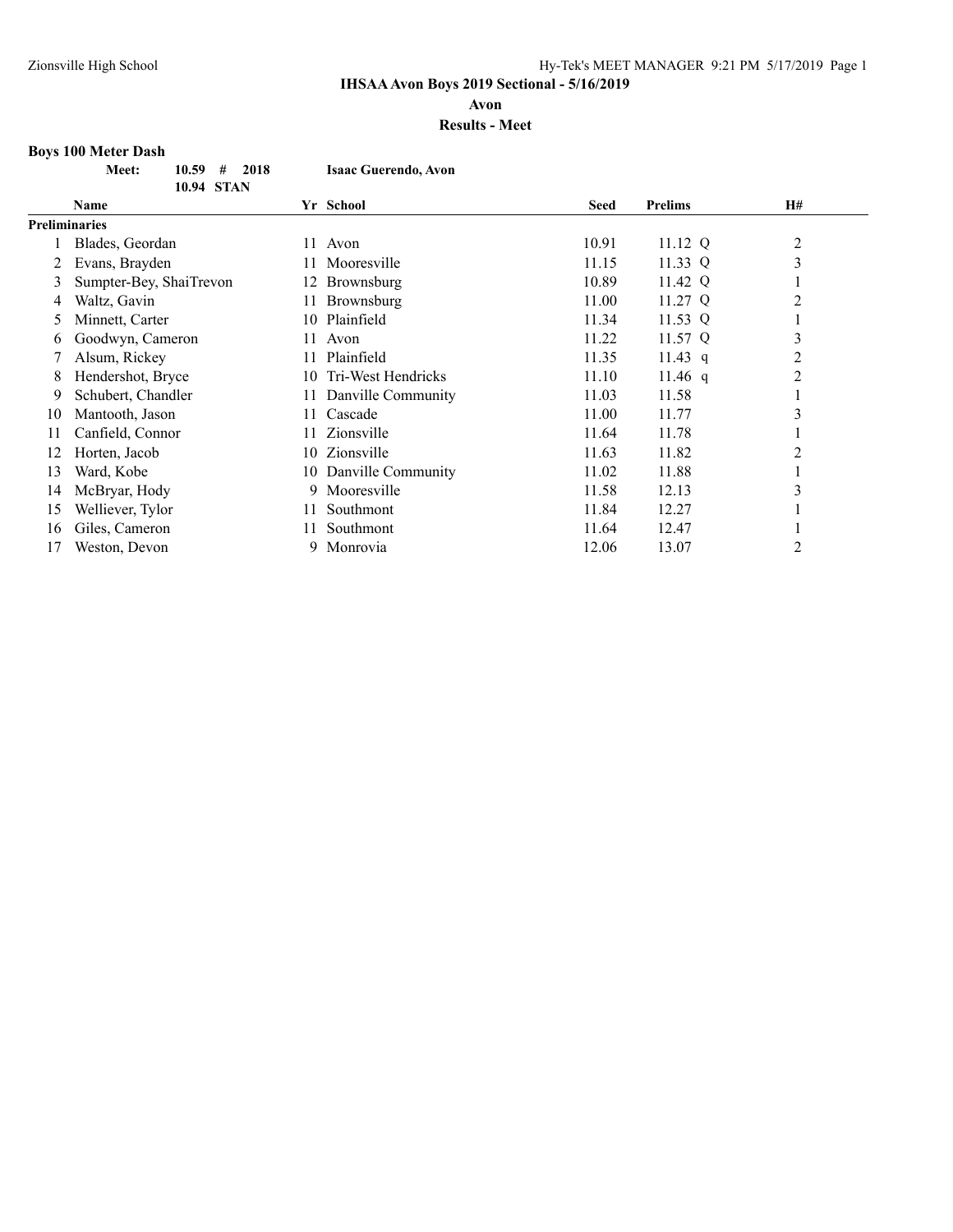**Avon**

## **Results - Meet**

# **Boys 100 Meter Dash**

|               | Meet:<br>2018<br>10.59<br>#<br>10.94 STAN | <b>Isaac Guerendo, Avon</b> |                |                      |               |
|---------------|-------------------------------------------|-----------------------------|----------------|----------------------|---------------|
|               | <b>Name</b>                               | Yr School                   | <b>Prelims</b> | <b>Finals</b>        | <b>Points</b> |
| <b>Finals</b> |                                           |                             |                |                      |               |
|               | Blades, Geordan                           | 11.<br>Avon                 | 11.12          | 10.92<br><b>STAN</b> | 10            |
|               | Sumpter-Bey, ShaiTrevon                   | 12 Brownsburg               | 11.42          | 11.08                | 8             |
| 3             | Waltz, Gavin                              | Brownsburg<br>11.           | 11.27          | 11.17                | 6             |
| 4             | Evans, Brayden                            | Mooresville<br>11.          | 11.33          | 11.28                |               |
|               | Hendershot, Bryce                         | 10 Tri-West Hendricks       | 11.46          | 11.38                | 4             |
| 6             | Alsum, Rickey                             | Plainfield<br>11.           | 11.43          | 11.42                |               |
|               | Goodwyn, Cameron                          | Avon<br>11                  | 11.57          | 11.52                | ↑             |
| 8             | Minnett, Carter                           | 10 Plainfield               | 11.53          | 11.73                |               |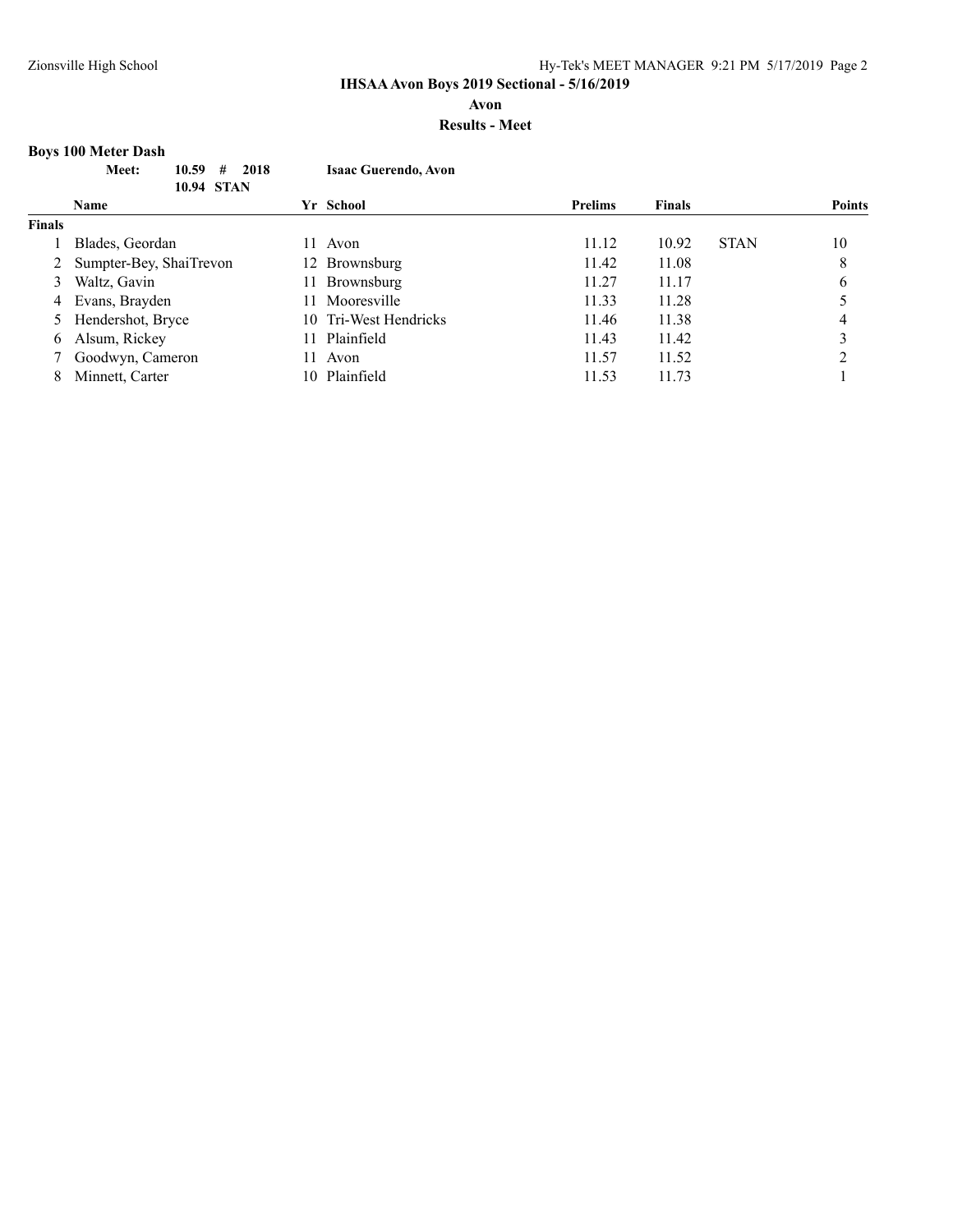**Avon**

### **Results - Meet**

# **Boys 200 Meter Dash**

| <b>Meet:</b> | $21.61$ # 2018 |  | <b>Isaac Guerendo, Avon</b> |
|--------------|----------------|--|-----------------------------|
|              | 22.08 STAN     |  |                             |

|                      | <b>Name</b>         |     | Yr School          | <b>Seed</b> | <b>Prelims</b> | H#             |
|----------------------|---------------------|-----|--------------------|-------------|----------------|----------------|
| <b>Preliminaries</b> |                     |     |                    |             |                |                |
|                      | Waltz, Gavin        |     | 11 Brownsburg      | 22.22       | 22.53 Q        | $\overline{2}$ |
|                      | Thomas, Pierce      |     | 10 Brownsburg      | 22.03       | 22.77 Q        | 1              |
| 3                    | Hall, Joe           | 9.  | Avon               | 23.34       | 23.10 Q        | 3              |
| 4                    | Tanis, Brentt       | 12  | Avon               | 23.43       | 22.84 Q        | 2              |
| 5                    | Jones, Trent        | 9.  | Southmont          | 23.04       | 23.18 Q        | 3              |
| 6                    | Keeling, Mitchell   | 12. | Tri-West Hendricks | 23.31       | 23.39 Q        |                |
|                      | Strietelmeier, Drew |     | 12 Mooresville     | 23.86       | $23.56$ q      | 3              |
| 8                    | Maple, Connor       | 9.  | Plainfield         | 23.50       | $23.58$ q      | 2              |
| 9                    | Schubert, Chandler  | 11  | Danville Community | 23.27       | 23.77          |                |
| 10                   | Mantooth, Jason     | 11. | Cascade            | 24.14       | 23.84          | 3              |
| 11                   | Brimmage, Gideon    | 9.  | Mooresville        | 24.20       | 23.92          | 3              |
| 12                   | Baumann, Tyler      | 11. | Zionsville         | 24.44       | 23.97          | $\overline{2}$ |
| 13                   | Stone, Josh         | 10  | Zionsville         | 24.65       | 24.78          |                |
| 14                   | Minnett, Carter     | 10  | Plainfield         | 23.50       | 25.09          | 3              |
| 15                   | Ward, Kobe          | 10  | Danville Community | 23.76       | 25.15          |                |
| 16                   | Giles, Cameron      | 11  | Southmont          | 23.74       | 25.68          |                |
| 17                   | Knight, Foster      |     | Monrovia           | 24.92       | 26.17          |                |
| $\qquad \qquad -$    | Williams, Damien    |     | 12 Monrovia        | 23.78       | <b>DNF</b>     | 2              |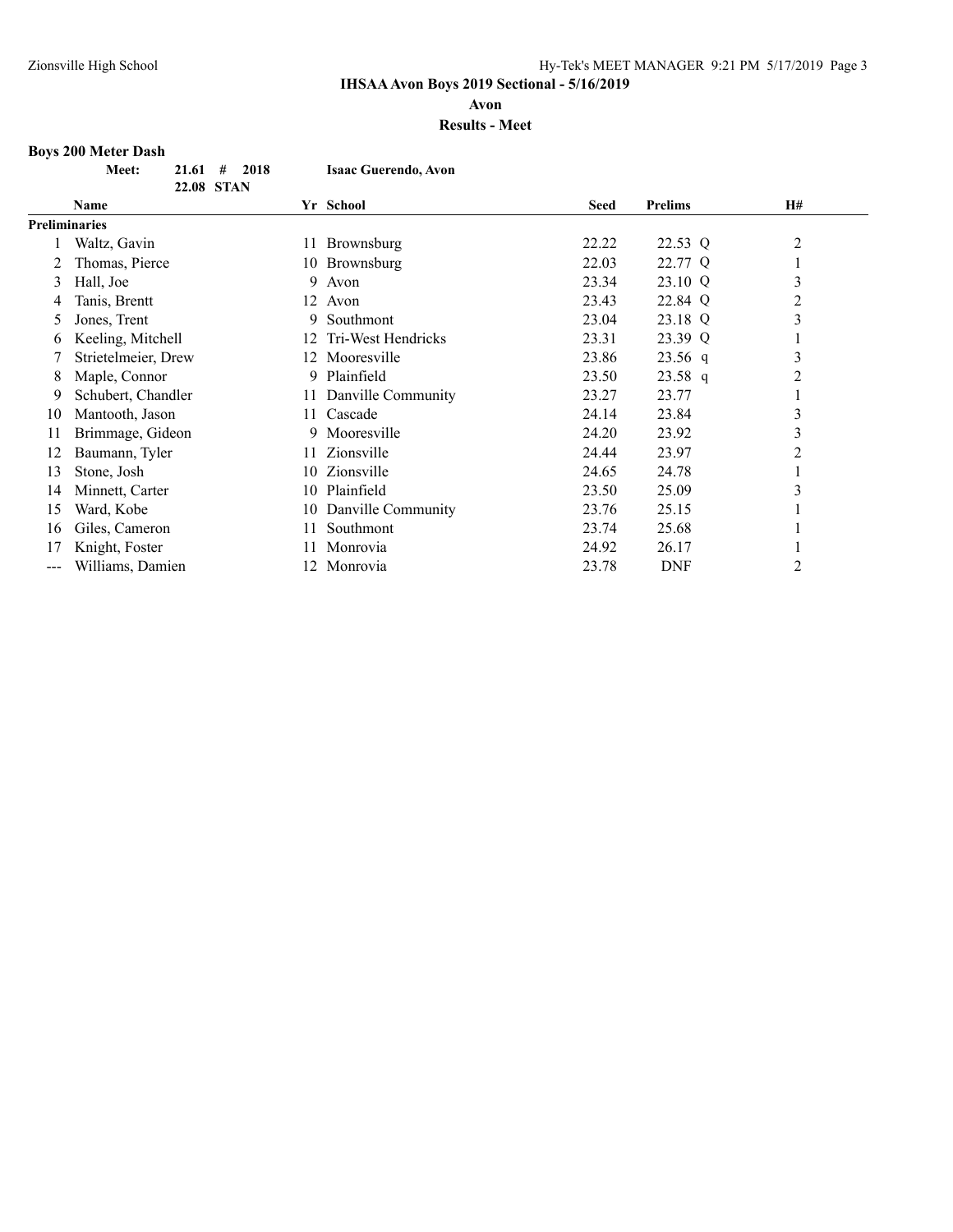## **Avon**

## **Results - Meet**

# **Boys 200 Meter Dash**

|               | #<br>Meet:<br>21.61<br>22.08 STAN | 2018<br><b>Isaac Guerendo, Avon</b> |                |               |               |
|---------------|-----------------------------------|-------------------------------------|----------------|---------------|---------------|
|               | Name                              | Yr School                           | <b>Prelims</b> | <b>Finals</b> | <b>Points</b> |
| <b>Finals</b> |                                   |                                     |                |               |               |
|               | Thomas, Pierce                    | 10 Brownsburg                       | 22.77          | 22.24         | 10            |
|               | Waltz, Gavin                      | Brownsburg<br>11 -                  | 22.53          | 22.46         | 8             |
| 3             | Tanis, Brentt                     | 12 Avon                             | 22.84          | 22.70         | 6             |
|               | 4 Hall, Joe                       | 9 Avon                              | 23.10          | 22.72         |               |
|               | Jones, Trent                      | Southmont<br>9                      | 23.18          | 23.08         | 4             |
| 6             | Keeling, Mitchell                 | 12 Tri-West Hendricks               | 23.39          | 23.22         | 3             |
|               | Maple, Connor                     | Plainfield<br>9.                    | 23.58          | 23.23         | ◠             |
| 8             | Strietelmeier, Drew               | 12 Mooresville                      | 23.56          | 23.54         |               |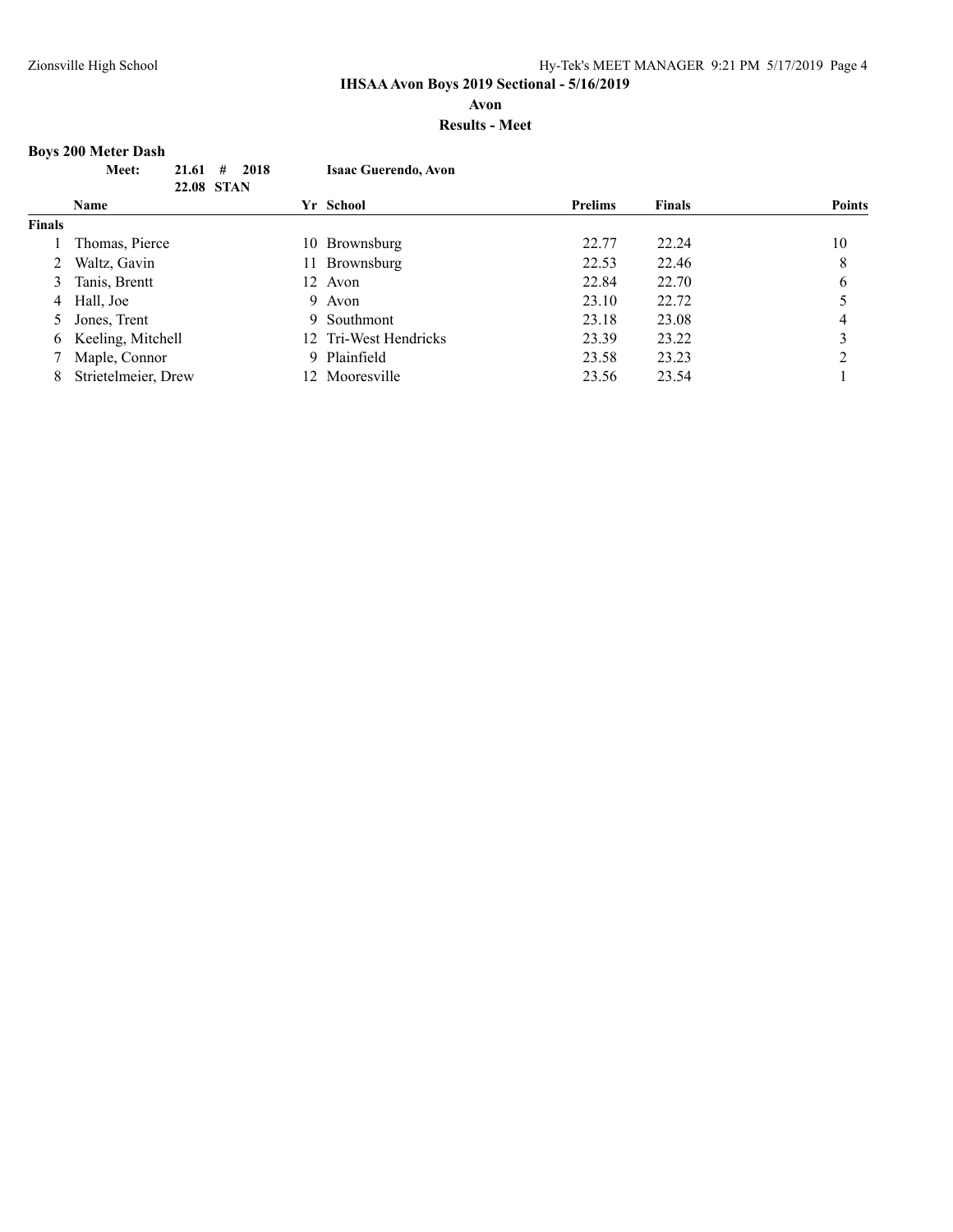**Avon**

#### **Results - Meet**

# **Boys 400 Meter Dash**

| <b>Meet:</b> | $48.84 \quad # \quad 2018$ |  | <b>Bryce Kirtz, Brownsburg</b> |
|--------------|----------------------------|--|--------------------------------|
|              | 49.40 STAN                 |  |                                |

|               | Name                    |     | Yr School          | <b>Seed</b> | <b>Finals</b> | H#             | <b>Points</b> |
|---------------|-------------------------|-----|--------------------|-------------|---------------|----------------|---------------|
| <b>Finals</b> |                         |     |                    |             |               |                |               |
|               | Diemer-McKinney, Haiden |     | 9 Brownsburg       | 51.63       | 50.88         | 3              | 10            |
|               | Fisher, Trey            | 12  | Brownsburg         | 51.79       | 50.98         | 3              | 8             |
| 3             | France, Nathan          | 11  | Southmont          | 54.14       | 51.52         | 2              | 6             |
| 4             | Williams, Damien        | 12  | Monrovia           | 52.96       | 52.04         | 3              | 5             |
| Ć.            | Bosworth, Jack          | 11. | Mooresville        | 52.79       | 52.06         | 3              | 4             |
| O.            | Lauy, Dillan            | 10  | Southmont          | 51.44       | 52.12         | 3              | 3             |
|               | Greeson, Cam            | 11. | Zionsville         | 53.75       | 52.77         | $\overline{c}$ | 2             |
| 8             | Hardy, Darryl           | 12  | Avon               | 53.64       | 53.37         | 2              | -1            |
| 9             | Hill, Cam               | 11  | Danville Community | 53.27       | 53.58         | 3              |               |
| 10            | Miller, Sam             |     | 10 Zionsville      | 54.08       | 53.95         | $\overline{2}$ |               |
| 11            | Bullock, Matty          |     | 10 Avon            | 53.24       | 54.55         | 3              |               |
| 12            | Overholser, Hunter      | 9   | Mooresville        | 56.27       | 54.82         | 2              |               |
| 13            | Jackson, Perry          | 11  | Danville Community | 55.44       | 54.98         | 2              |               |
| 14            | Reynolds, Michael       | 10  | Plainfield         | 53.10       | 55.08         | 3              |               |
| 15            | Stader, Evan            | 9   | Plainfield         | 56.44       | 55.27         | $\overline{c}$ |               |
| 16            | Huffer, Jacob           | 10  | Cascade            | 55.84       | 55.59         | $\overline{c}$ |               |
| 17            | Hurst, John             | 10  | Cascade            | 57.84       | 56.59         |                |               |
| 18            | Johnson, Luke           |     | 10 Monrovia        | 59.09       | 1:00.10       |                |               |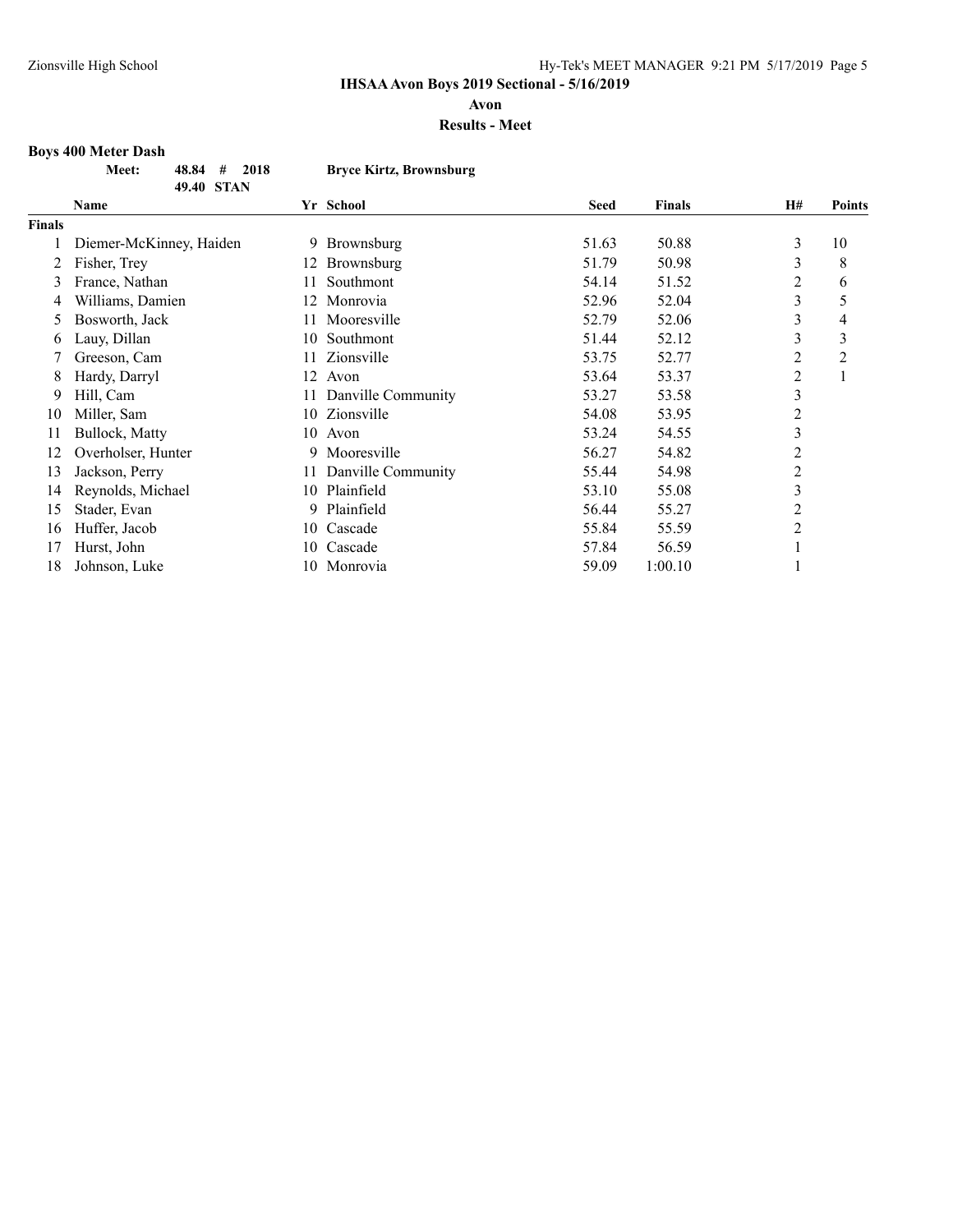**Avon**

#### **Results - Meet**

# **Boys 800 Meter Run**

| et: | $1:54.81$ #  | - 2016 |
|-----|--------------|--------|
|     | 1:56.32 STAN |        |

## **Meet: 1:54.81 # 2016 Hariharan Sathyamurthy, Brownsburg**

|               | <b>Name</b>         |     | Yr School                      | <b>Seed</b> | <b>Finals</b> | <b>H#</b>      | <b>Points</b> |
|---------------|---------------------|-----|--------------------------------|-------------|---------------|----------------|---------------|
| <b>Finals</b> |                     |     |                                |             |               |                |               |
|               | Romanyk, Joe        | 12  | Zionsville                     | 1:53.75     | 1:56.85       | $\overline{2}$ | 10            |
| 2             | Pratt, Robert       | 11  | Zionsville                     | 2:00.24     | 1:58.79       | 2              | 8             |
| 3             | Nolan, Tyler        | 12  | Brownsburg                     | 1:58.31     | 1:59.04       | 2              | 6             |
| 4             | Hailu, Awet         | 11  | Avon                           | 1:59.95     | 2:01.48       | 2              | 5             |
| 5             | Sims, Will          | 12  | Avon                           | 2:04.84     | 2:03.03       | 2              | 4             |
| 6             | Cruz, Josh          | 11  | Danville Community             | 2:02.72     | 2:03.76       | 2              | 3             |
|               | Freeman, Alex       | 11  | Brownsburg                     | 2:02.59     | 2:04.96       | 2              | 2             |
| 8             | Wolfe, Mason        | 10  | Mooresville                    | 2:07.00     | 2:07.98       | 2              |               |
| 9             | Albrechtsen, Austin | 11  | Plainfield                     | 2:11.90     | 2:08.53       | 2              |               |
| 10            | Thomas, Sam         | 10  | Plainfield                     | 2:09.60     | 2:09.26       | 2              |               |
| 11            | Goodman, Jordan     | 12  | Monrovia                       | 2:18.00     | 2:12.39       |                |               |
| 12            | Harris, Tylan       | 9.  | <b>Traders Point Christian</b> | 2:05.00     | 2:13.47       | 2              |               |
| 13            | Barrett, Kye        | 12  | Mooresville                    | 2:15.30     | 2:15.36       |                |               |
| 14            | Miller, Patrick     | 12. | Monrovia                       |             | 2:15.69       |                |               |
| 15            | Dorsey, Wyatt       | 10  | Danville Community             | 2:14.95     | 2:17.22       | 2              |               |
| 16            | Brickler, Daymond   | 11  | Tri-West Hendricks             | 2:19.60     | 2:18.36       |                |               |
| 17            | Phillips, Logan     | 9.  | Southmont                      | 2:21.30     | 2:19.69       |                |               |
| 18            | Hathaway, Isaac     | 12  | Cascade                        | 2:24.00     | 2:21.49       |                |               |
| 19            | Smothers, Austin    | 10  | Southmont                      | 2:34.00     | 2:22.20       |                |               |
| 20            | Hicks, Garrett      | 9.  | Cascade                        | 2:21.00     | 2:32.09       |                |               |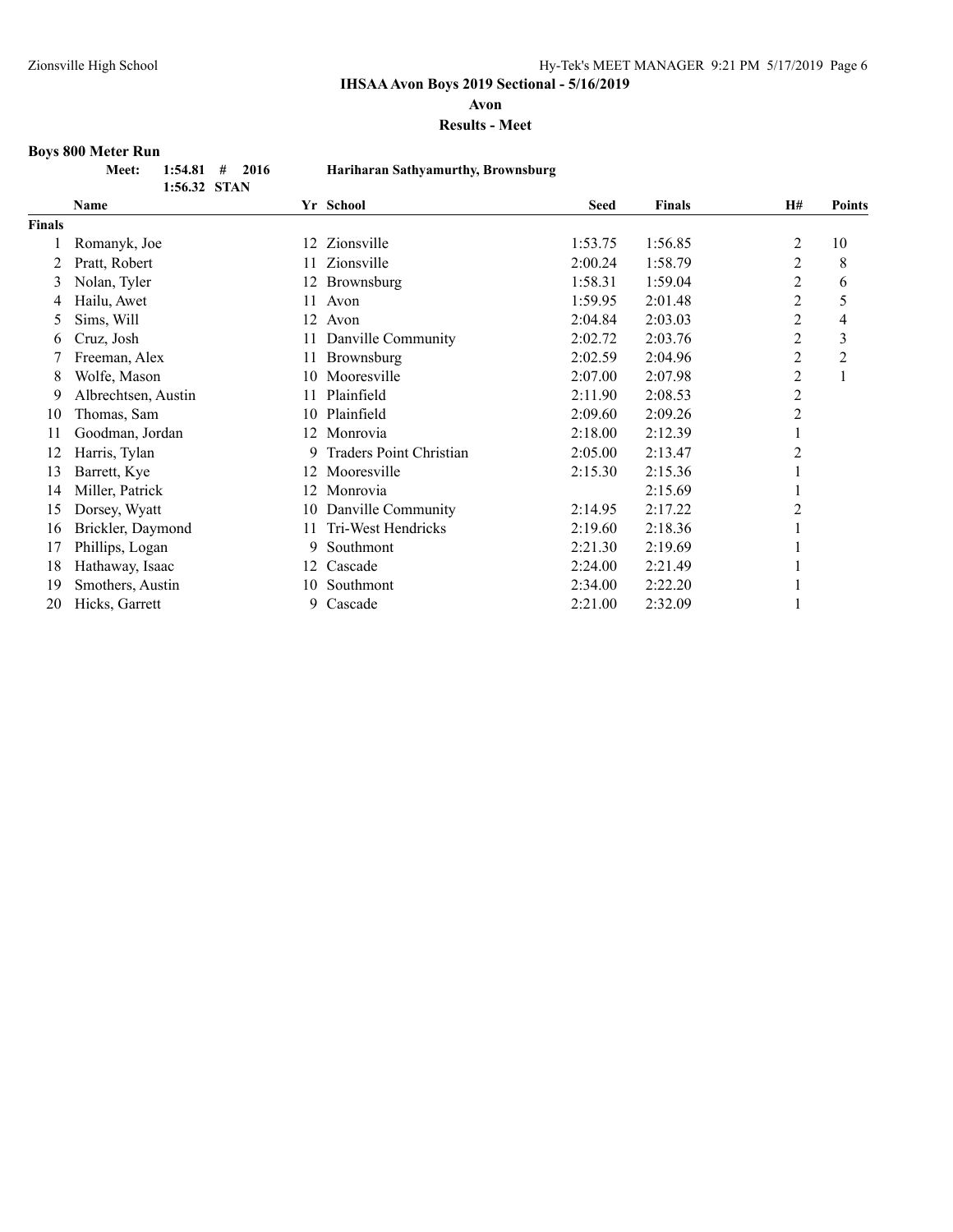**Avon**

#### **Results - Meet**

# **Boys 1600 Meter Run**

|              | Meet: $4:23.66$ # 2009 | Scott Vicenzi, Brownsburg |
|--------------|------------------------|---------------------------|
| 4:17.37 STAN |                        |                           |

| Name               |    |                         | <b>Seed</b>                                                                      | <b>Finals</b> | <b>Points</b>  |
|--------------------|----|-------------------------|----------------------------------------------------------------------------------|---------------|----------------|
|                    |    |                         |                                                                                  |               |                |
| Kane, Dalton       | 11 | Plainfield              | 4:29.00                                                                          | 4:24.80       | 10             |
| Freeman, Alex      | 11 | Brownsburg              | 4:32.30                                                                          | 4:25.87       | 8              |
| Cole, Logan        |    | Zionsville              | 4:35.53                                                                          | 4:31.35       | 6              |
| Beeler, Nathaniel  | 11 | Avon                    | 4:41.84                                                                          | 4:32.86       | 5              |
| Decker, Spender    | 12 | Plainfield              | 4:40.10                                                                          | 4:40.77       | 4              |
| Means, Alec        | 9. | Danville Community      | 4:42.31                                                                          | 4:44.77       | 3              |
| Kelley, Kole       | 10 |                         | 4:52.63                                                                          | 4:48.19       | $\overline{c}$ |
| Wolfe, Mason       |    |                         | 4:43.60                                                                          | 4:53.61       | 1              |
| Roof, Jake         | 9  |                         | 4:55.75                                                                          | 4:57.10       |                |
| Bogan, Scout       | 12 | Avon                    | 4:43.76                                                                          | 4:57.25       |                |
| Richardson, Thomas | 12 | Southmont               | 5:15.80                                                                          | 5:03.15       |                |
| Fox, Preston       | 10 |                         | 5:09.00                                                                          | 5:04.53       |                |
| Dell, Decatur      | 9  | Zionsville              | 4:48.22                                                                          | 5:06.81       |                |
| Clark, Evan        | 9  | Mooresville             | 5:02.91                                                                          | 5:12.52       |                |
| Higbee, Zach       | 11 | Traders Point Christian | 5:00.00                                                                          | 5:12.54       |                |
| Hess, Cale         | 10 | Southmont               | 5:25.60                                                                          | 5:20.09       |                |
| Willett, Andrew    | 11 | Monrovia                | 5:14.00                                                                          | 5:20.72       |                |
| Goodman, Broden    | 9. | Monrovia                | 5:13.00                                                                          | 5:21.87       |                |
| Carmean, Ethan     | 9  | Tri-West Hendricks      | 5:38.61                                                                          | 5:31.11       |                |
| Tucker, Henry      | 9. | Cascade                 | 5:40.00                                                                          | 6:21.75       |                |
|                    |    |                         | Yr School<br>10<br>Brownsburg<br>10 Mooresville<br>Danville Community<br>Cascade |               |                |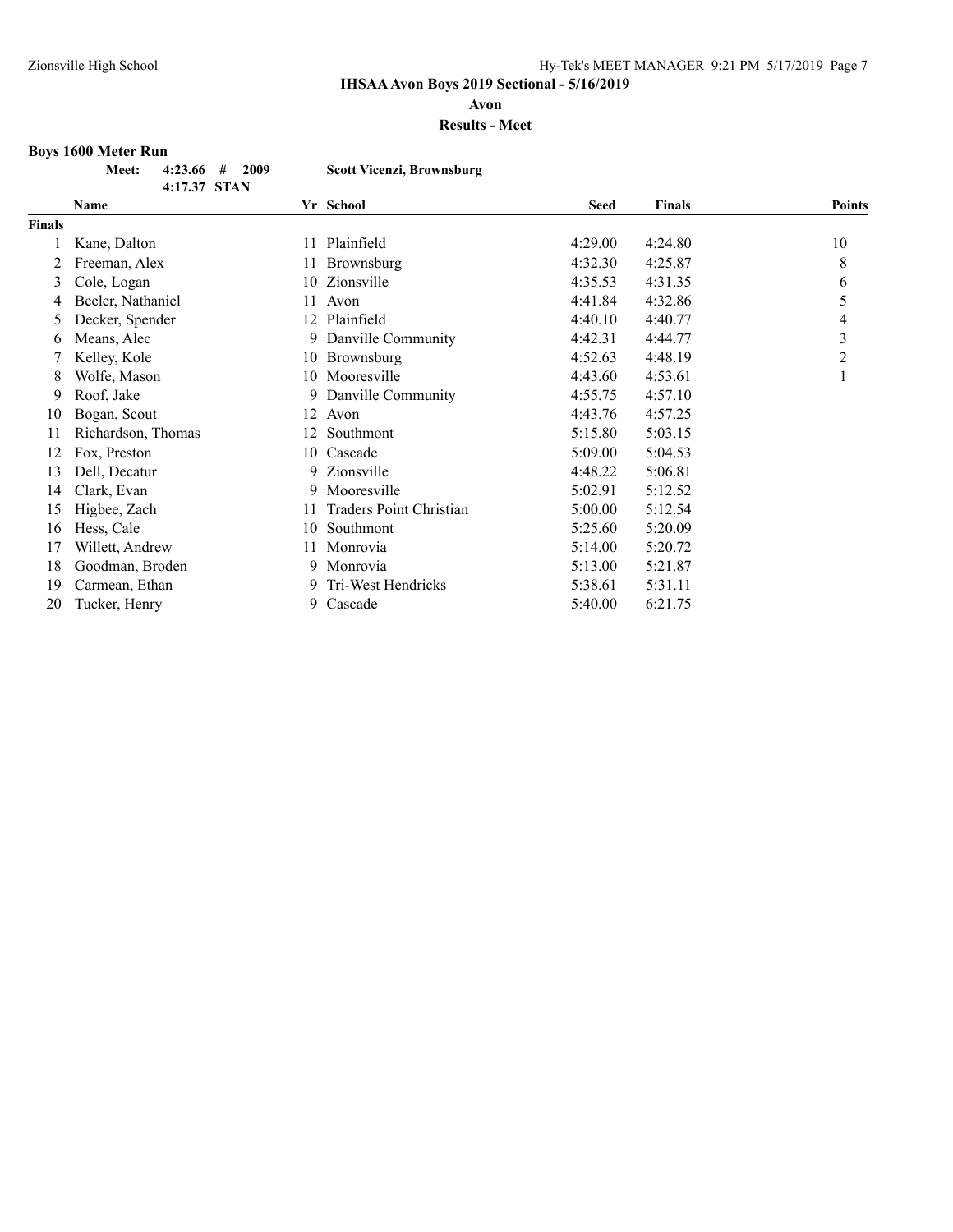**Avon**

**Results - Meet**

# **Boys 3200 Meter Run**

|  | Meet: $9:37.51$ # 2008 | <b>Scott Vicenzi, Brownsburg</b> |
|--|------------------------|----------------------------------|
|  | 9:19.38 STAN           |                                  |

|        | Name               |    | Yr School          | <b>Seed</b> | <b>Finals</b> | <b>Points</b>  |
|--------|--------------------|----|--------------------|-------------|---------------|----------------|
| Finals |                    |    |                    |             |               |                |
|        | Goddard, Ethan     |    | 12 Avon            | 9:43.04     | 9:46.67       | 10             |
|        | Nolan, Trevor      | 10 | Brownsburg         | 9:49.11     | 9:53.02       | 8              |
| 3      | Garcia, Jesus      | 10 | Zionsville         | 9:43.27     | 9:54.53       | 6              |
| 4      | Stuff, Andrew      | 12 | Zionsville         | 9:53.36     | 9:59.06       | 5              |
| 5      | Kane, Dalton       | 11 | Plainfield         | 9:57.10     | 10:07.76      | 4              |
| 6      | Decker, Spender    | 12 | Plainfield         | 9:50.80     | 10:09.20      | 3              |
|        | Kodrick, Jacob     | 10 | Brownsburg         | 9:52.96     | 10:11.84      | $\overline{2}$ |
| 8      | Schmitt, Ben       | 12 | Avon               | 10:03.74    | 10:13.19      |                |
| 9      | Gilley, Bryson     | 11 | Tri-West Hendricks | 10:20.00    | 10:41.42      |                |
| 10     | Means, Alec        | 9. | Danville Community | 10:13.90    | 10:53.86      |                |
| 11     | Gercak, Samuel     |    | 12 Mooresville     | 11:01.90    | 11:01.69      |                |
| 12     | Fox, Preston       | 10 | Cascade            | 11:07.00    | 11:09.48      |                |
| 13     | Richardson, Ty     |    | 10 Mooresville     | 11:15.05    | 11:10.80      |                |
| 14     | Richardson, Thomas | 12 | Southmont          | 11:07.80    | 11:25.70      |                |
| 15     | Willett, Andrew    | 11 | Monrovia           | 11:47.00    | 12:04.84      |                |
| 16     | Carmean, Ethan     | 9. | Tri-West Hendricks | 12:07.37    | 12:25.00      |                |
| 17     | Bowers, Cameron    | 11 | Cascade            | 12:39.00    | 13:11.23      |                |
| 18     | Hutson, Gerald     | 9. | Southmont          | 12:41.50    | 13:19.04      |                |
| 19     | Peters, Nathan     | 9. | Monrovia           | 12:48.00    | 13:20.17      |                |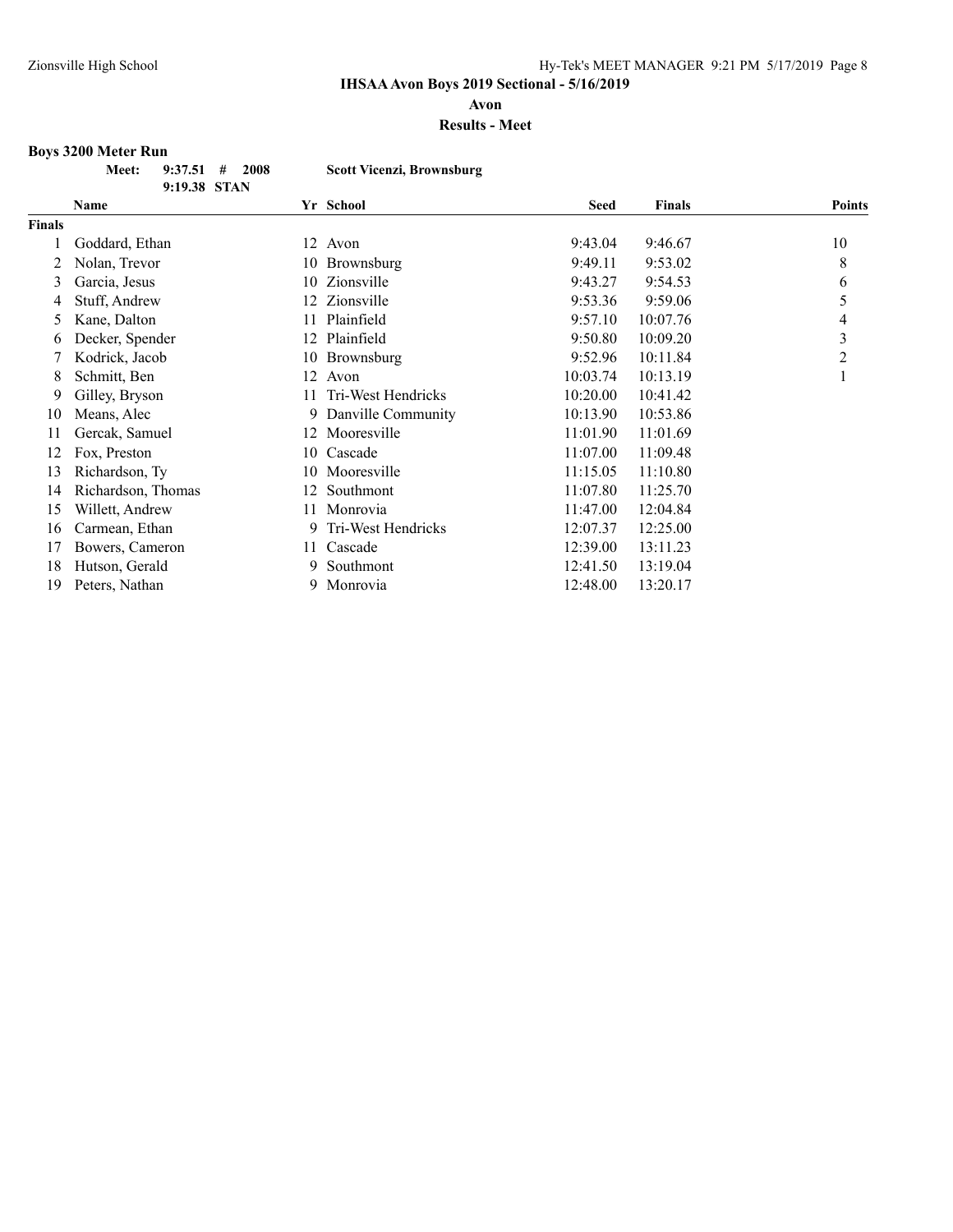**Avon**

### **Results - Meet**

# **Boys 110 Meter Hurdles**

| <b>Meet:</b> | $14.53 \quad # \quad 2014$ | <b>Cameron Hollins, Avon</b> |
|--------------|----------------------------|------------------------------|
|              | 14.65 STAN                 |                              |

|               | Name              |    | Yr School          | <b>Seed</b> | <b>Prelims</b>    | <b>H#</b>      |  |
|---------------|-------------------|----|--------------------|-------------|-------------------|----------------|--|
| Preliminaries |                   |    |                    |             |                   |                |  |
|               | Peterson, Jalen   |    | 12 Avon            | 14.64       | 15.06 Q           |                |  |
|               | Griffin, Tyrone   |    | 12 Brownsburg      | 14.74       | 15.40 Q           | $\overline{2}$ |  |
| 3             | Barbosa, Marcos   |    | 10 Brownsburg      | 15.21       | 15.38 Q           |                |  |
| 4             | Gordon, George    | 11 | Avon               | 15.19       | 15.88 Q           | $\overline{2}$ |  |
|               | Greiner, Takeshi  | 11 | Southmont          | 16.54       | $16.57$ q         |                |  |
| 6             | Whitecotton, Jake | 11 | Southmont          | 17.84       | $17.42 \text{ q}$ |                |  |
|               | Smith, Jordan     |    | 9 Mooresville      | 17.34       | $17.54$ q         | $\overline{c}$ |  |
| 8             | Scheffler, Keegan |    | 10 Plainfield      | 17.44       | $17.72$ q         | $\overline{2}$ |  |
| 9             | Greenup, Ashton   |    | 12 Mooresville     | 17.49       | 18.24             |                |  |
| 10            | Willett, Alex     |    | 10 Monrovia        | 17.99       | 18.35             | $\overline{2}$ |  |
| 11            | Warren, Braden    |    | 10 Cascade         | 19.00       | 18.62             | 2              |  |
| 12            | Norris, Joshua    |    | Monrovia           | 19.03       | 19.69             |                |  |
| 13            | Siereveld, Ryan   | 9. | Plainfield         | 19.74       | 19.73             |                |  |
| 14            | Weiss, Zach       |    | Danville Community | 20.50       | 20.96             | $\overline{2}$ |  |
|               |                   |    |                    |             |                   |                |  |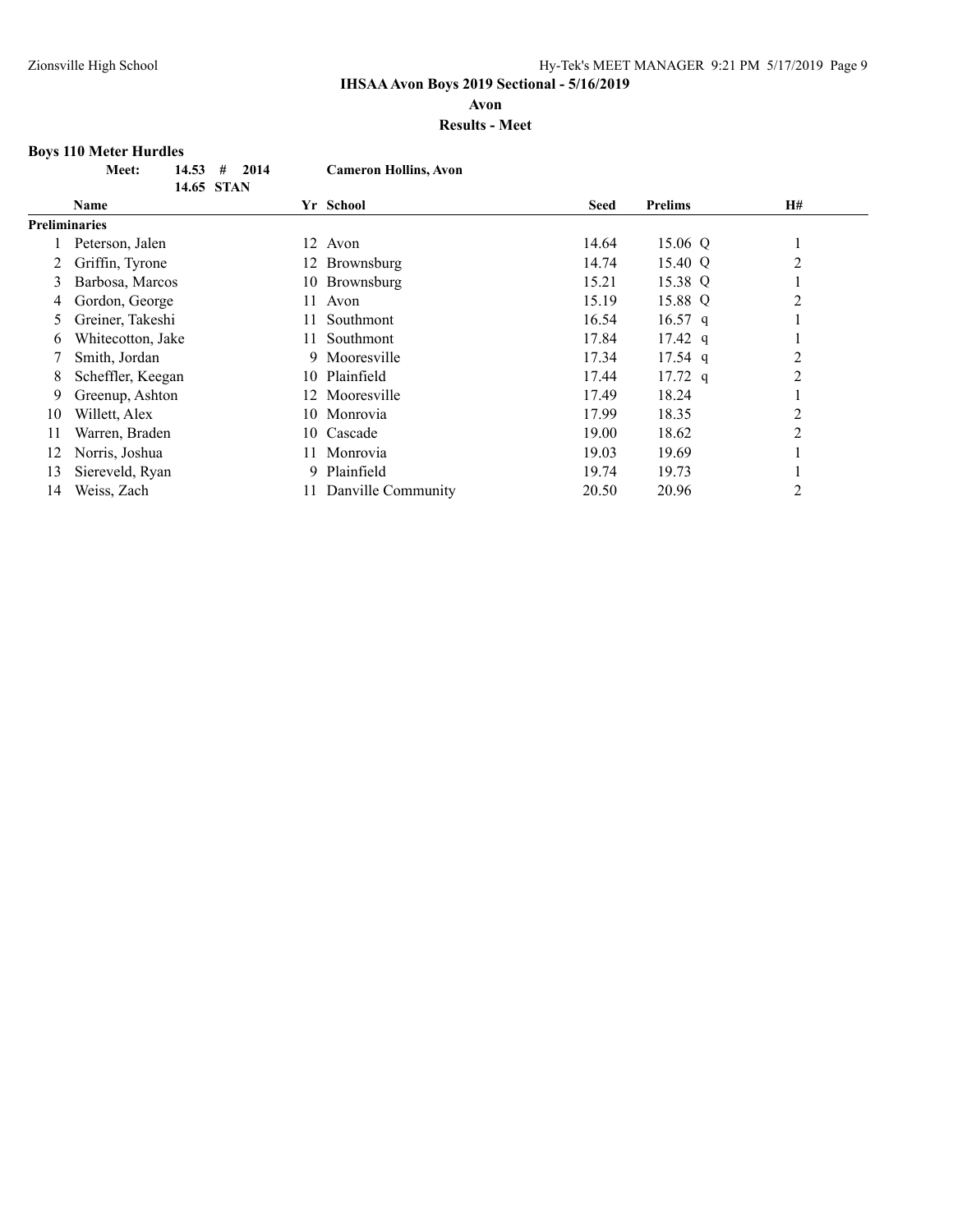**Avon**

## **Results - Meet**

# **Boys 110 Meter Hurdles**

|               | 14.53<br>Meet:<br>#<br>14.65 STAN | 2014<br><b>Cameron Hollins, Avon</b> |                |                    |               |
|---------------|-----------------------------------|--------------------------------------|----------------|--------------------|---------------|
|               | <b>Name</b>                       | Yr School                            | <b>Prelims</b> | <b>Finals</b>      | <b>Points</b> |
| <b>Finals</b> |                                   |                                      |                |                    |               |
|               | Peterson, Jalen                   | 12 Avon                              | 15.06          | #<br>STAN<br>14.41 | 10            |
|               | 2 Griffin, Tyrone                 | 12 Brownsburg                        | 15.40          | 15.11              | 8             |
|               | 3 Barbosa, Marcos                 | 10 Brownsburg                        | 15.38          | 15.12              | 6             |
|               | 4 Gordon, George                  | 11<br>Avon                           | 15.88          | 15.64              |               |
|               | 5 Greiner, Takeshi                | Southmont<br>11.                     | 16.57          | 16.49              | 4             |
| 6             | Scheffler, Keegan                 | 10 Plainfield                        | 17.72          | 17.15              | 3             |
|               | Whitecotton, Jake                 | Southmont<br>11.                     | 17.42          | 17.18              | ↑             |
| 8             | Smith, Jordan                     | Mooresville<br>9                     | 17.54          | 17.35              |               |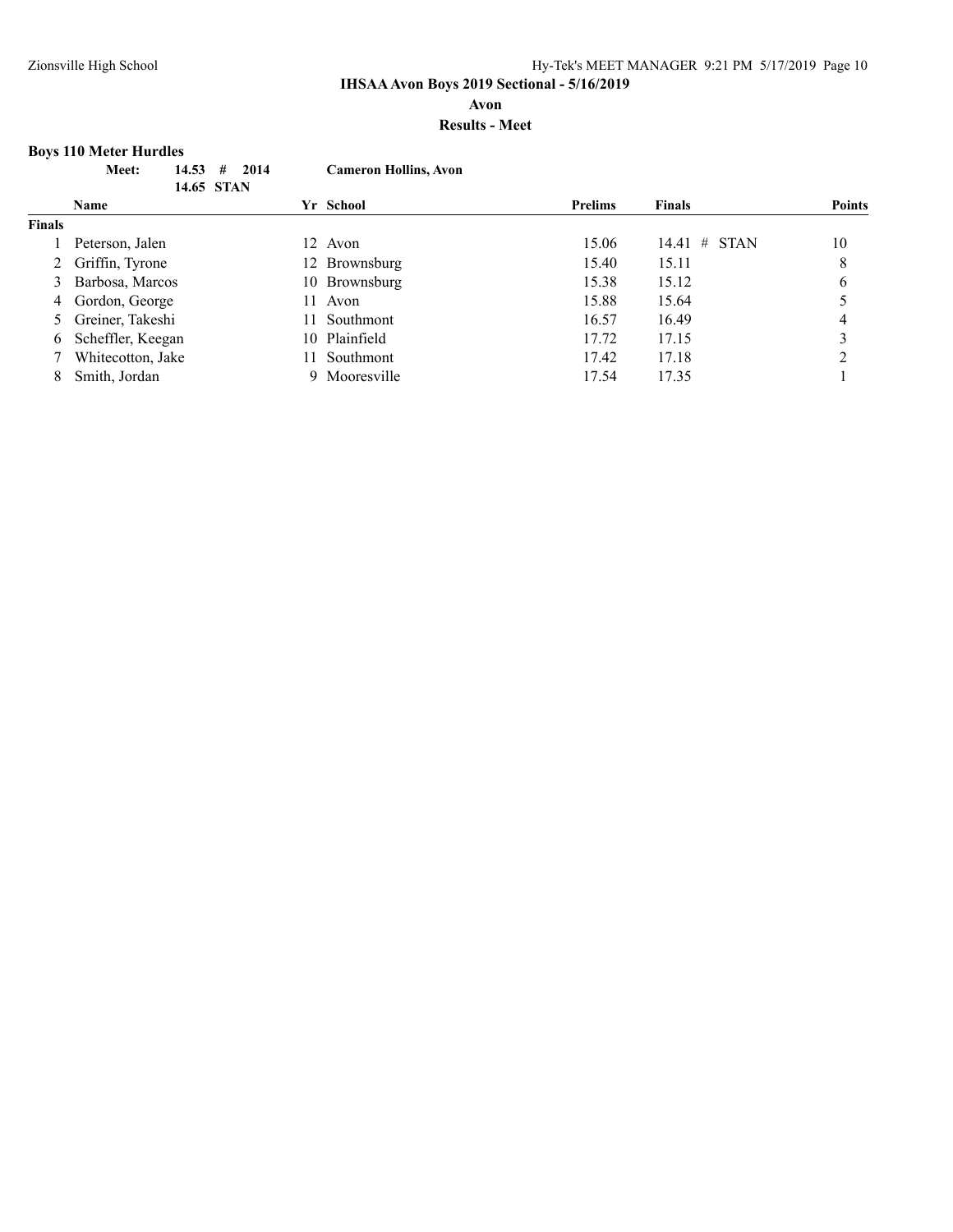**Avon**

## **Results - Meet**

#### **Boys 300 Meter Hurdles**

| <b>Meet:</b> | $39.30 \pm 2015$ | <b>Marcus Griffin, Avon</b> |
|--------------|------------------|-----------------------------|
|              | 39.01 STAN       |                             |

|        | Name              |    | Yr School          | <b>Seed</b> | <b>Finals</b> | H#             | <b>Points</b>  |
|--------|-------------------|----|--------------------|-------------|---------------|----------------|----------------|
| Finals |                   |    |                    |             |               |                |                |
|        | Peterson, Jalen   | 12 | Avon               | 39.39       | 40.28         | 3              | 10             |
|        | Griffin, Tyrone   | 12 | <b>Brownsburg</b>  | 40.86       | 41.43         | 3              | 8              |
| 3      | Roberts, Zach     | 12 | Zionsville         | 41.49       | 41.78         | 3              | 6              |
| 4      | Heim, Trenton     | 10 | Avon               | 42.28       | 42.36         | 3              | 5              |
| 5      | Varner, Will      | 10 | Zionsville         | 40.85       | 42.38         | 3              | 4              |
| 6      | Durell, Paul      | 11 | Plainfield         | 44.82       | 43.04         | 2              | 3              |
|        | Whitecotton, Jake | 11 | Southmont          | 42.54       | 43.08         | 3              | $\overline{c}$ |
| 8      | Greiner, Takeshi  | 11 | Southmont          | 44.33       | 44.18         | 2              |                |
| 9      | Scheffler, Keegan |    | 10 Plainfield      | 43.94       | 44.30         | 2              |                |
| 10     | Smith, Jordan     | 9  | Mooresville        | 45.31       | 44.75         | $\overline{2}$ |                |
| 11     | Catt, Corbin      | 10 | Tri-West Hendricks | 43.39       | 44.82         | 3              |                |
| 12     | Colquitt, John    | 9  | Brownsburg         | 42.12       | 44.87         | 3              |                |
| 13     | Kitterman, Wyatt  | 12 | Mooresville        | 44.82       | 44.96         | 2              |                |
| 14     | Oliver, Joe       | 11 | Danville Community | 46.00       | 46.39         | 2              |                |
| 15     | Warren, Braden    |    | 10 Cascade         | 49.80       | 46.44         |                |                |
| 16     | Norris, Joshua    | 11 | Monrovia           | 47.69       | 47.58         | 2              |                |
| 17     | Willett, Alex     | 10 | Monrovia           | 46.95       | 47.79         | 2              |                |
| 18     | Weiss, Zach       |    | Danville Community | 51.90       | 51.24         |                |                |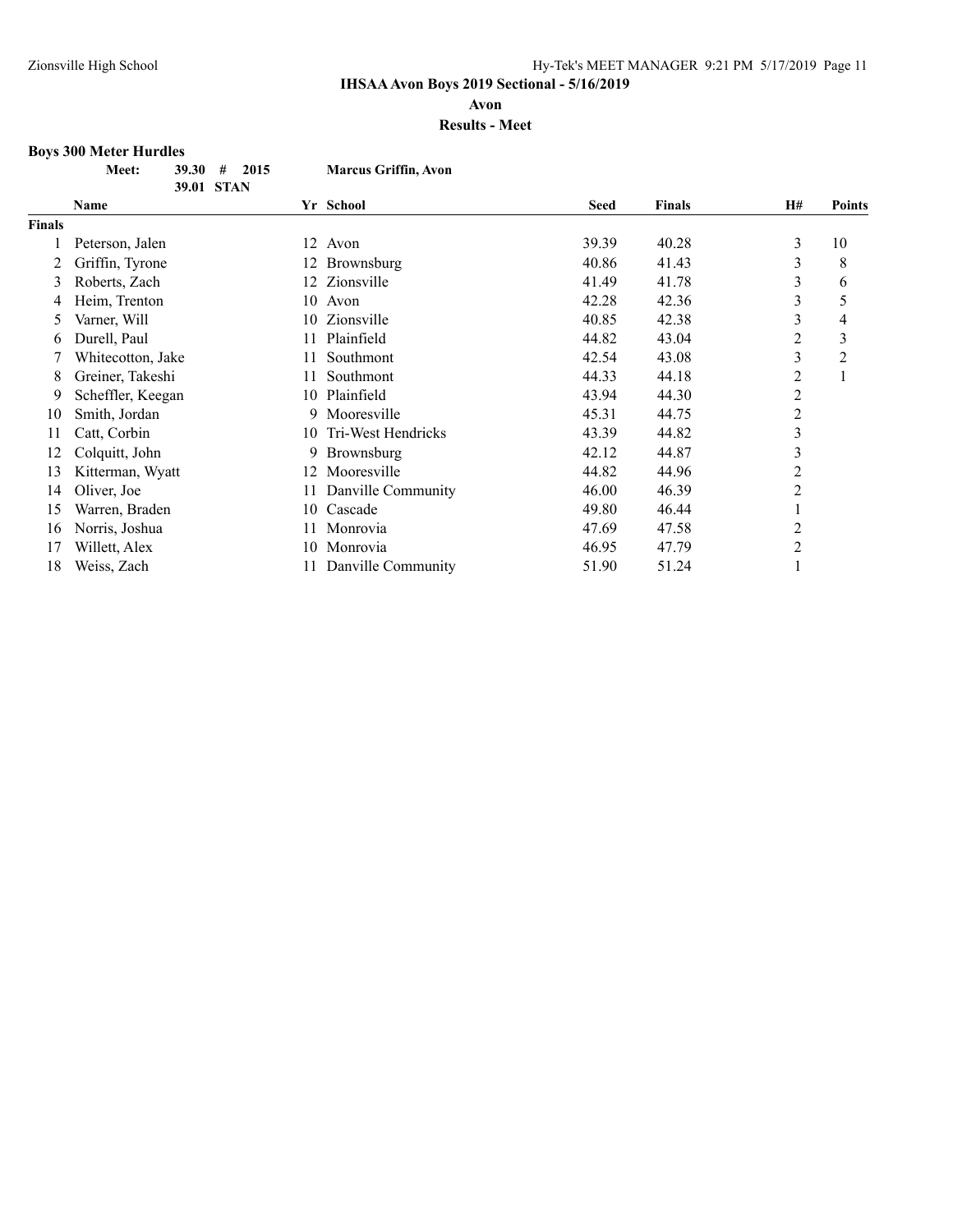## Zionsville High School **Hy-Tek's MEET MANAGER** 9:21 PM 5/17/2019 Page 12

**IHSAA Avon Boys 2019 Sectional - 5/16/2019**

#### **Avon**

#### **Results - Meet**

# **Boys 4x100 Meter Relay**

**Meet: 42.21 # 2016 Avon, Avon**

**42.54 STAN**

**B Kipkulei, R Richardson, N Schaecher, D Tolliver**

|               | <b>Team</b>                                     | Relay                         | <b>Seed</b>             | <b>Finals</b>          | H#                      | <b>Points</b>  |
|---------------|-------------------------------------------------|-------------------------------|-------------------------|------------------------|-------------------------|----------------|
| <b>Finals</b> |                                                 |                               |                         |                        |                         |                |
|               | Brownsburg                                      |                               | 42.51                   | 42.34                  | <b>STAN</b><br>1        | 10             |
|               | 1) Tetrick, Andrew 11                           | 2) Griffin, Tyrone 12         | 3) Williamson, Chris 10 | 4) Waltz, Gavin 11     |                         |                |
|               | 5) Kirtz, Bryce 12                              | 6) Sumpter-Bey, ShaiTrevon 12 | 7) Barbosa, Marcos 10   | 8) Thomas, Pierce 10   |                         |                |
| 2             | Avon                                            |                               | 43.13                   | 42.77                  |                         | 8              |
|               | 1) Tanis, Brentt 12                             | $2)$ Hall, Joe $9$            | 3) Goodwyn, Cameron 11  | 4) Blades, Geordan 11  |                         |                |
|               | 5) Smith, Christopher 12                        | 6) Wooden, Bryan 11           | 7) Pickard, Tristan 11  | 8) Peterson, Jalen 12  |                         |                |
| 3             | Plainfield                                      |                               | 44.23                   | 43.51                  |                         | 6              |
|               | 1) Alsum, Rickey 11                             | 2) Weigel, Caleb 10           | 3) Maple, Connor 9      |                        | 4) Denbrook, Brandon 12 |                |
|               | 5) Lucas, Corbin 10                             | 6) Minnett, Carter 10         | 7) Gadia, Tavian 12     |                        | 8) Reynolds, Michael 10 |                |
| 4             | Zionsville                                      |                               | 44.89                   | 43.83                  | 1                       | 5              |
|               | 1) Horten, Jacob 10                             | 2) Woerner, Zach 11           | 3) Canfield, Connor 11  | 4) Baumann, Tyler 11   |                         |                |
|               | 5) Walker, Nick 9                               | 6) Stone, Josh 10             | 7) Roberts, Zach 12     | 8) Varner, Will 10     |                         |                |
| 5.            | Tri-West Hendricks                              |                               | 45.81                   | 45.00                  | $\overline{2}$          | 4              |
|               | 1) Catt, Corbin 10                              | 2) Keeling, Mitchell 12       | 3) Lowe, Hunter 10      |                        | 4) Hendershot, Bryce 10 |                |
|               | 5) Mohr, Jacen 9                                | 6) Brickler, Daymond 11       |                         |                        |                         |                |
| 6             | Danville Community                              |                               | 45.45                   | 46.67                  | 1                       | 3              |
|               | 1) Devlin, Eli 11                               | 2) Schubert, Chandler 11      | 3) Ward, Kobe 10        | 4) Thomas, Steve 11    |                         |                |
|               | 5) Vlasic, Luke 10                              | 6) Deuschle, Makenly 10       | 7) Dorsey, Wyatt 10     | 8) Wells, Noah 11      |                         |                |
| 7             | Southmont                                       |                               | 45.94                   | 47.22                  | 1                       | $\overline{2}$ |
|               | 1) Whitecotton, Jake 11                         | 2) Welliever, Tylor 11        | 3) Giles, Cameron 11    | 4) France, Nathan 11   |                         |                |
|               | 5) Jett, Becket 10                              | 6) Johnson, Ian 11            | 7) Garver, Alex 11      | 8) Greiner, Takeshi 11 |                         |                |
| 8             | Monrovia                                        |                               | 48.60                   | 50.02                  | $\overline{2}$          | 1              |
|               | 1) Weston, Devon 9                              | 2) Knight, Foster 11          | 3) Norris, Joshua 11    | 4) Wray, Hunter 10     |                         |                |
|               | 5) Williams, Damien 12                          | 6) Zullo, Chance 9            | 7) Danforth, Patrick 12 | 8) Willett, Alex 10    |                         |                |
| 9             | Mooresville                                     |                               | 45.62                   | 50.61                  | 1                       |                |
|               | 1) Strietelmeier, Drew 12<br>5) Evans, Kyler 11 | 2) Brimmage, Gideon 9         | 3) Evans, Brayden 11    | 4) McBryar, Hody 9     |                         |                |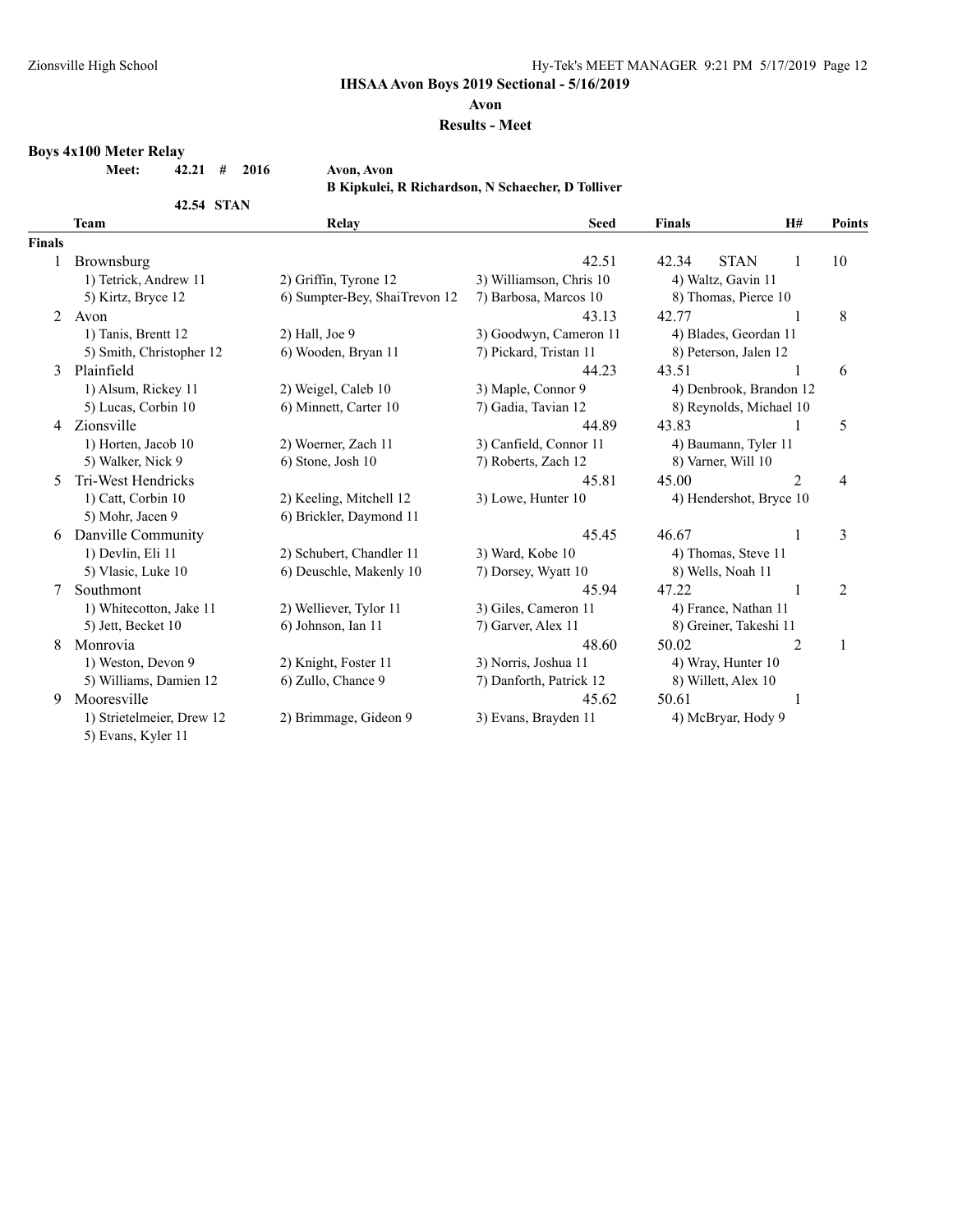#### **Avon**

## **Results - Meet**

**Boys 4x400 Meter Relay**

**Meet: 3:19.90 # 2016 Brownsburg, Brownsburg**

**3:20.44 STAN**

# **H Johnson, B Kirtz, T Kirtz, H Sathyamurthy**

|               | <b>Team</b>               | Relay                         | <b>Seed</b>             | <b>Finals</b>          | H#                      | Points         |
|---------------|---------------------------|-------------------------------|-------------------------|------------------------|-------------------------|----------------|
| <b>Finals</b> |                           |                               |                         |                        |                         |                |
| 1.            | Avon                      |                               | 3:28.94                 | 3:24.16                | $\overline{2}$          | 10             |
|               | 1) Wittkamper, Riley 10   | 2) Stemler, Mason 12          | 3) Tandoc, Zacharey 10  | 4) Peterson, Jalen 12  |                         |                |
|               | 5) Bullock, Matty 10      | 6) Johnson, Isaac 10          | 7) Hardy, Darryl 12     | 8) Mhlanga, Edson 11   |                         |                |
| $2^{1}$       | Zionsville                |                               | 3:28.00                 | 3:24.41                | $\overline{2}$          | 8              |
|               | 1) Romanyk, Joe 12        | 2) Varner, Will 10            | 3) Arnold, Trent 12     | 4) Pratt, Robert 11    |                         |                |
|               | 5) Dell, Decatur 9        | 6) Miller, Sam 10             | 7) Roberts, Zach 12     | 8) Greeson, Cam 11     |                         |                |
| 3             | Brownsburg                |                               | 3:25.60                 | 3:26.63                | 2                       | 6              |
|               | 1) Lacey, Luke 10         | 2) Diemer-McKinney, Haiden 9  | 3) Nolan, Tyler 12      | 4) Fisher, Trey 12     |                         |                |
|               | 5) Kirtz, Bryce 12        | 6) Sumpter-Bey, ShaiTrevon 12 | 7) Thomas, Pierce 10    | 8) Waltz, Gavin 11     |                         |                |
| 4             | Southmont                 |                               | 3:32.60                 | 3:28.27                | $\overline{2}$          | 5              |
|               | 1) Lauy, Dillan 10        | 2) Jones, Trent 9             | 3) Giles, Cameron 11    | 4) France, Nathan 11   |                         |                |
|               | 5) McIntyre, Beck 10      | 6) Sowers, Ryan 12            | 7) Bowman, Austin 10    | 8) Greiner, Takeshi 11 |                         |                |
| 5.            | Danville Community        |                               | 3:37.27                 | 3:36.37                | 2                       | 4              |
|               | 1) Hill, Cam 11           | 2) Jackson, Perry 11          | 3) Cruz, Josh 11        | 4) Oliver, Joe 11      |                         |                |
|               | 5) McRoberts, Caleb 9     | 6) Collins, CJ 10             | 7) Deuschle, Makenly 10 | 8) Church, Daniel 10   |                         |                |
| 6.            | Mooresville               |                               | 3:35.74                 | 3:41.04                | 2                       | 3              |
|               | 1) Strietelmeier, Drew 12 | 2) Wolfe, Mason 10            | 3) Bosworth, Jack 11    | 4) Brimmage, Gideon 9  |                         |                |
|               | 5) Evans, Brayden 11      | 6) Overholser, Hunter 9       | 7) Barrett, Kye 12      | 8) Evans, Kyler 11     |                         |                |
| 7             | Plainfield                |                               | 3:42.10                 | 3:41.20                |                         | $\overline{2}$ |
|               | 1) Weigel, Caleb 10       | 2) Yousif, Mo 11              | 3) Gadia, Tavian 12     |                        | 4) Reynolds, Michael 10 |                |
|               | 5) Smith, Cole 10         | 6) Lucas, Corbin 10           | 7) Scheffler, Keegan 10 | 8) Minnett, Carter 10  |                         |                |
| 8             | Monrovia                  |                               | 3:51.00                 | 3:50.94                |                         | 1              |
|               | 1) Goodman, Jordan 12     | 2) Miller, Patrick 12         | 3) Goodman, Broden 9    |                        | 4) Williams, Damien 12  |                |
|               | 5) Johnson, Luke 10       | 6) Willett, Alex 10           | 7) Norris, Joshua 11    | 8) Stevenson, Marcus 9 |                         |                |
| 9             | Cascade                   |                               | 3:42.00                 | 3:55.58                | $\overline{2}$          |                |
|               | 1) Hathaway, Isaac 12     | 2) Grable, Brayden 10         | 3) Creech, Aaron 10     | 4) Huffer, Jacob 10    |                         |                |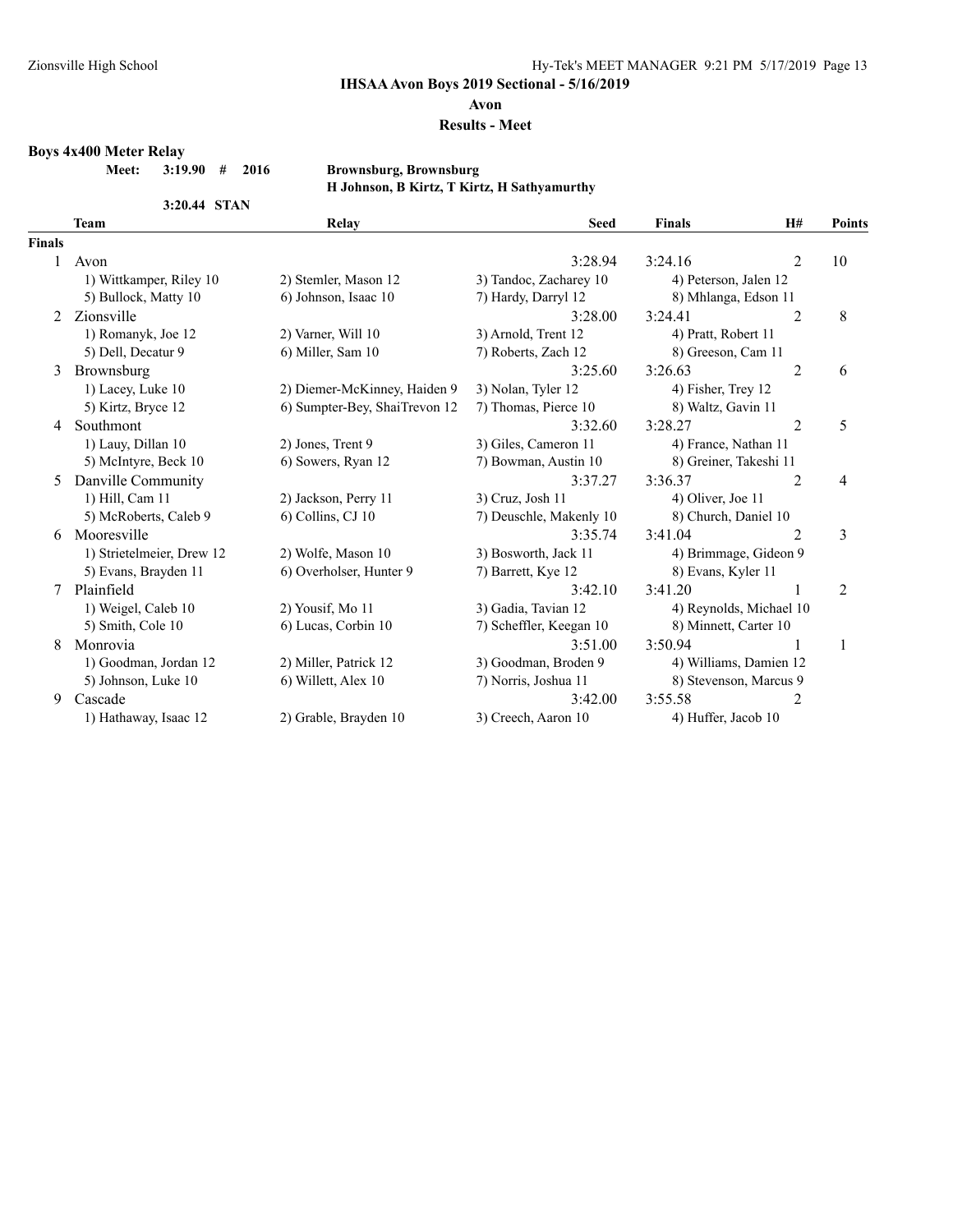## Zionsville High School **Hy-Tek's MEET MANAGER** 9:21 PM 5/17/2019 Page 14

**IHSAA Avon Boys 2019 Sectional - 5/16/2019**

#### **Avon**

#### **Results - Meet**

## **Boys 4x800 Meter Relay**

**Meet: 8:04.95 # 2017 Avon, Avon**

**K Abramson, M King, Z Kleyn, H Wakefield**

|               | 7:53.43 STAN           |                        |                           |                              |                |
|---------------|------------------------|------------------------|---------------------------|------------------------------|----------------|
|               | <b>Team</b>            | Relay                  | <b>Seed</b>               | <b>Finals</b>                | <b>Points</b>  |
| <b>Finals</b> |                        |                        |                           |                              |                |
|               | Avon                   |                        | 8:19.57                   | 8:17.11                      | 10             |
|               | 1) Mhlanga, Edson 11   | 2) Stoppel, Bartosz 12 | 3) Sims, Will 12          | 4) Hailu, Awet 11            |                |
|               | 5) Goddard, Ethan 12   | 6) Bullock, Matty 10   | 7) Beeler, Nathaniel 11   | 8) Loh, Justin 11            |                |
| 2             | Zionsville             |                        | 8:36.97                   | 8:19.82                      | 8              |
|               | 1) Sampson, Jack 11    | 2) Miller, Sam 10      | 3) Dell, Decatur 9        | 4) Arnold, Trent 12          |                |
|               | 5) Garcia, Jesus 10    | 6) Romanyk, Joe 12     | 7) Pratt, Robert 11       | 8) Stuff, Andrew 12          |                |
| 3             | Danville Community     |                        | 8:50.60                   | 8:31.30                      | 6              |
|               | 1) Cruz, Josh 11       | 2) Hill, Cam 11        | 3) Oliver, Joe 11         | 4) Means, Alec 9             |                |
|               | 5) Roof, Jake 9        | 6) Lamb, Hayden 9      | 7) Dorsey, Wyatt 10       | 8) Jackson, Perry 11         |                |
| 4             | Brownsburg             |                        | 8:30.72                   | 8:33.33                      | 5              |
|               | 1) Kodrick, Jacob 10   | 2) Limbil, Josh 12     | 3) Skiles, Panin 11       | 4) Morrison, Hayes 12        |                |
|               | 5) Nolan, Trevor 10    | 6) Nolan, Tyler 12     | 7) Lomax, Bryan 10        | 8) Freeman, Alex 11          |                |
| 5             | Mooresville            |                        | 8:44.62                   | 9:00.40                      | $\overline{4}$ |
|               | 1) Hunter, Wyatt 10    | 2) Barrett, Kye 12     | 3) Frone, Matthew 10      | 4) Clark, Evan 9             |                |
|               | 5) Wolfe, Mason 10     | 6) Gercak, Samuel 12   | 7) Majeski, Matthew 10    | 8) Lamberson, Christopher 12 |                |
| 6             | Plainfield             |                        | 8:51.60                   | 9:11.10                      | 3              |
|               | 1) Schmidt, Hayden 9   | 2) Donahue, Liam 10    | 3) Allen, Stafan 10       | 4) Smith, Cole 10            |                |
|               | 5) Decker, Spender 12  | 6) Thomas, Sam 10      | 7) Albrechtsen, Austin 11 | 8) Kane, Dalton 11           |                |
|               | Cascade                |                        | 9:25.00                   | 9:53.92                      | $\overline{c}$ |
|               | 1) Alexander, Gage 9   | 2) Hathaway, Isaac 12  | 3) Hicks, Garrett 9       | 4) Huffer, Jacob 10          |                |
| 8             | Southmont              |                        | 9:50.00                   | 10:28.16                     | 1              |
|               | 1) Smothers, Austin 10 | 2) Sowers, Ryan 12     | 3) McIntyre, Beck 10      | 4) Keller, Connor 10         |                |
|               | 5) Hutson, Gerald 9    | 6) Phillips, Logan 9   | 7) Casteel, Toby 10       | 8) Greiner, Taishi 9         |                |
|               |                        |                        |                           |                              |                |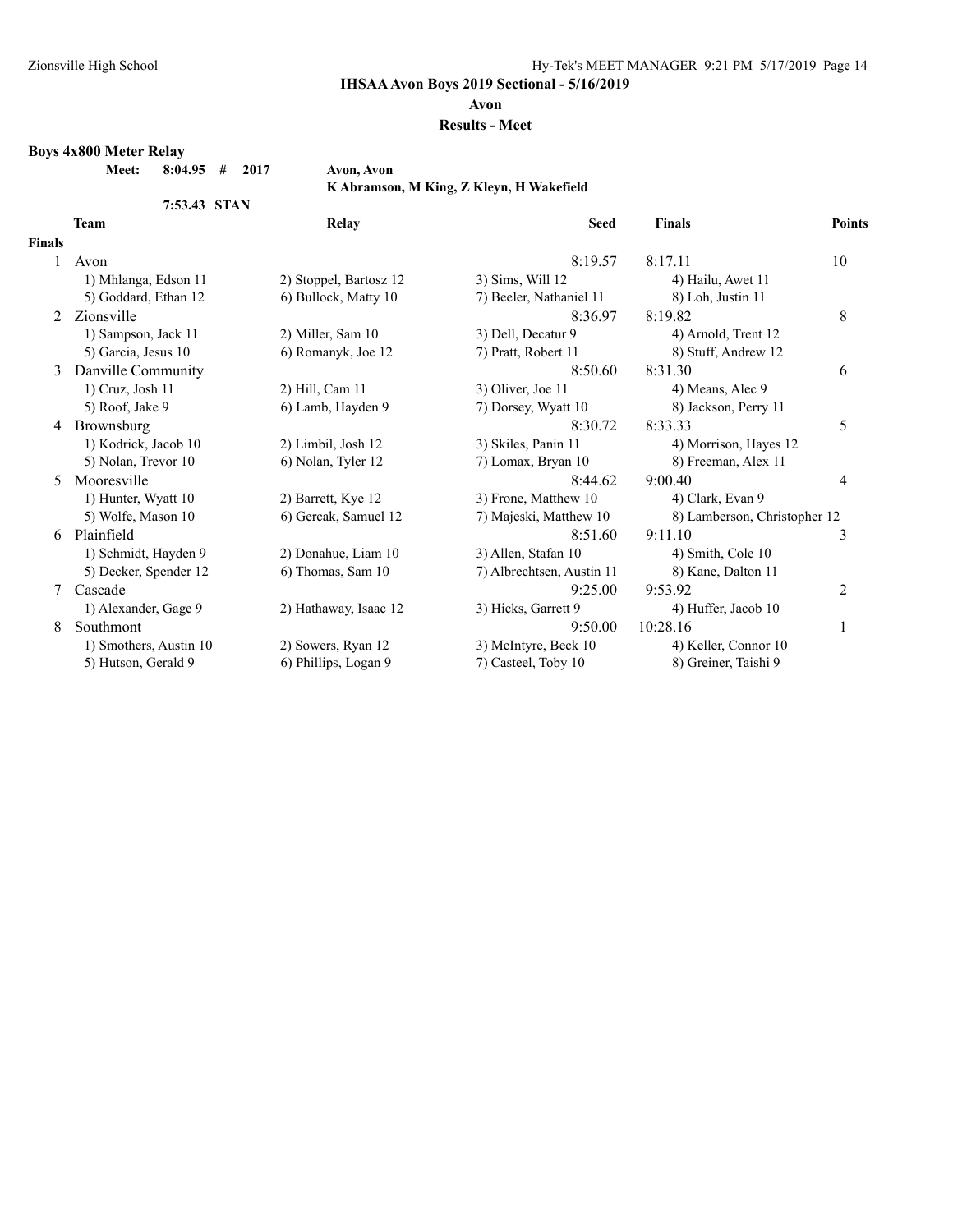**Avon**

#### **Results - Meet**

#### **Boys High Jump**

|               | Meet:<br>2011<br>7-00<br>#<br>6-04.50 STAN | Jonathan Christensen, Southmont |             |               |             |        |
|---------------|--------------------------------------------|---------------------------------|-------------|---------------|-------------|--------|
|               | Name                                       | Yr School                       | Seed        | <b>Finals</b> |             | Points |
| <b>Finals</b> |                                            |                                 |             |               |             |        |
|               | Barbosa, Marcos                            | 10 Brownsburg                   | $6-04.00$   | 6-07.00       | <b>STAN</b> | 10     |
|               | Collins, CJ                                | 10 Danville Community           | $6 - 06.00$ | $6-04.50$     | <b>STAN</b> | 8      |
|               | Lackey, Tyray                              | 10 Brownsburg                   | $6 - 00.00$ | 6-02.50       |             | 6      |
|               | Pennington, Shane                          | 11 Mooresville                  | $6 - 02.00$ | $6 - 00.50$   |             |        |
| 5.            | Wittkamper, Riley                          | 10<br>Avon                      | $6 - 00.00$ | $5 - 10.50$   |             | 4      |
| 6             | Perdue, Darin                              | 10 Mooresville                  | 5-08.00     | $J5-10.50$    |             | 3      |
|               | McRoberts, Caleb                           | 9 Danville Community            | 5-08.00     | $J5-10.50$    |             | 2      |
| 8             | Newbold, Dalton                            | 11<br>Avon                      | $6-02.00$   | 5-08.50       |             | .50    |
| 8             | Keller, Derek                              | 12 Plainfield                   | $6 - 00.00$ | 5-08.50       |             | .50    |
| 10            | Harmon, Kyle                               | Zionsville<br>11                | $5 - 06.00$ | $J5-08.50$    |             |        |

11 Miller, Patrick 12 Monrovia 5-08.00 J5-08.50 12 Grable, Brayden 10 Cascade 5-10.00 5-06.50 12 Catt, Corbin 10 Tri-West Hendricks 8-06.00 5-06.50 --- Forrester, Nathan 11 Monrovia 5-04.00 NH --- Saunders, Avery 9 Southmont 5-00.00 NH --- Krein, Aiden 9 Zionsville 5-02.00 NH --- Carroll, Zechariah 11 Cascade 5-06.00 NH --- Kemp, Brice 11 Eminence 5-08.00 NH --- Zlatniski, Drew 10 Plainfield 5-06.00 NH --- Jett, Becket 10 Southmont 5-06.00 NH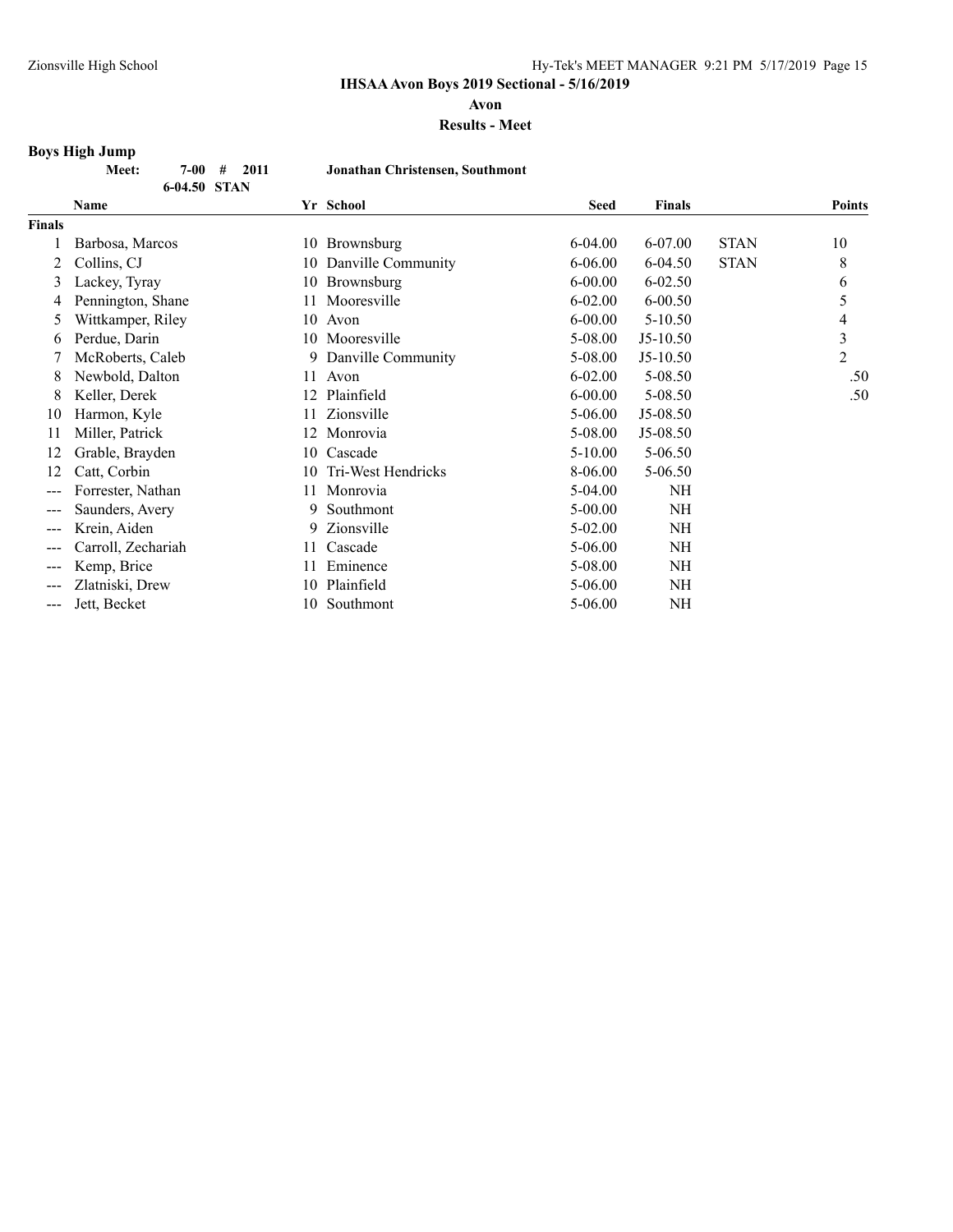**Avon**

## **Results - Meet**

# **Boys Pole Vault**

|               | Meet:<br>14-08<br>#<br>2018 |     | <b>Dillon Richard, Avon</b> |             |               |             |               |
|---------------|-----------------------------|-----|-----------------------------|-------------|---------------|-------------|---------------|
|               | 14-04.00 STAN               |     |                             |             |               |             |               |
|               | <b>Name</b>                 |     | Yr School                   | <b>Seed</b> | <b>Finals</b> |             | <b>Points</b> |
| <b>Finals</b> |                             |     |                             |             |               |             |               |
|               | Arnold, Trey                |     | 12 Zionsville               | 14-00.00    | 14-04.00      | <b>STAN</b> | 10            |
|               | Morris, William             | 10. | Plainfield                  | 14-05.00    | J14-04.00     | <b>STAN</b> | 8             |
| 3             | Meyers, Sam                 | 12  | Zionsville                  | 13-00.00    | 12-06.00      |             | 6             |
| 4             | Reagin, Sam                 | 11. | Danville Community          | 12-06.00    | J12-06.00     |             | 5             |
| 5.            | Albert, Matt                |     | 12 Brownsburg               | 12-00.00    | 12-00.00      |             | 4             |
| 6             | Utley, Lawrence             |     | 12 Danville Community       | 11-09.00    | J12-00.00     |             | 3             |
|               | Denbrook, Brandon           | 12  | Plainfield                  | 12-06.00    | $J12-00.00$   |             | 2             |
| 8             | Anderson, Nolan             | 12  | Avon                        | 12-09.00    | J12-00.00     |             |               |
| 9             | Payne, Peyton               |     | 12 Mooresville              | 11-06.00    | $11-06.00$    |             |               |
| 10            | Hess, Cale                  | 10  | Southmont                   | 10-06.00    | $11 - 00.00$  |             |               |
| ---           | Terrell, Dennis             | 11  | <b>Brownsburg</b>           | 13-00.00    | <b>NH</b>     |             |               |
| ---           | Sims, Landon                | 10  | Avon                        | $9 - 00.00$ | NH            |             |               |
| ---           | Dorn, Michael               | 11. | Mooresville                 | 10-06.00    | <b>NH</b>     |             |               |
| ---           | Goodman, Broden             |     | 9 Monrovia                  | 8-06.00     | NΗ            |             |               |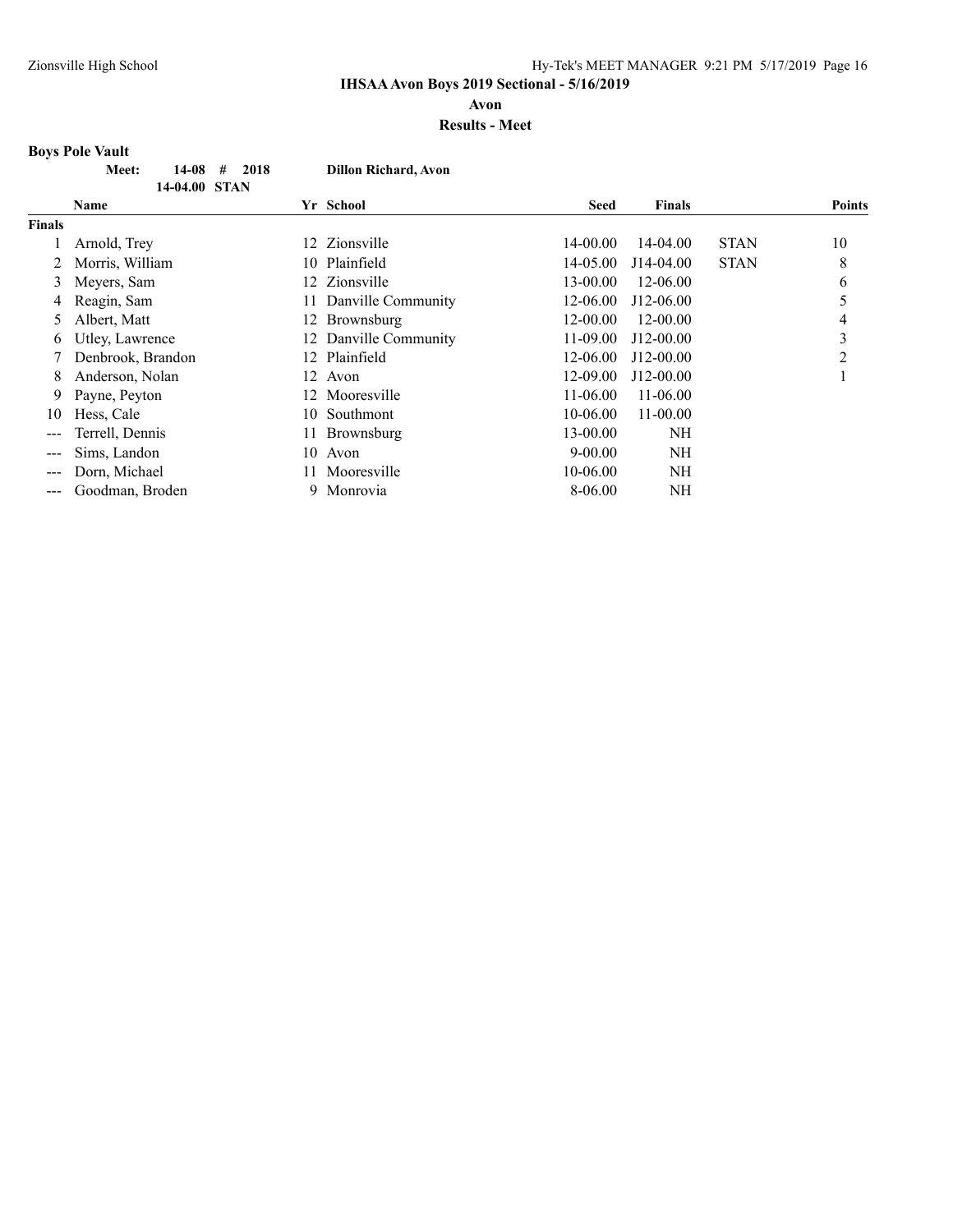**Avon**

#### **Results - Meet**

# **Boys Long Jump**

|  | Meet: $23-06.25$ # 2018 |  | <b>Isaac Guerendo, Avon</b> |
|--|-------------------------|--|-----------------------------|
|  | 22-04.75 STAN           |  |                             |

|               | Name              |     | Yr School             | <b>Seed</b> | <b>Finals</b>                    |                | <b>Points</b> |
|---------------|-------------------|-----|-----------------------|-------------|----------------------------------|----------------|---------------|
| <b>Finals</b> |                   |     |                       |             |                                  |                |               |
|               | Thomas, Pierce    | 10- | Brownsburg            | 23-00.00    | $23 - 06.25$<br>#<br><b>STAN</b> | 1              | 10            |
| 2             | Creech, Aaron     | 10. | Cascade               | 21-00.00    | 21-03.25                         |                | 8             |
| 3             | Lauy, Dillan      | 10. | Southmont             | 21-07.00    | $21 - 00.50$                     |                | 6             |
| 4             | Colquitt, John    |     | 9 Brownsburg          | 20-04.00    | 20-10.00                         |                |               |
| 5.            | Evans, Kyler      | 11  | Mooresville           | 20-08.25    | 20-08.50                         |                | 4             |
| 6             | Harmon, Kyle      | 11. | Zionsville            | 20-00.25    | 20-07.25                         |                | 3             |
|               | Dorsey, Wyatt     |     | 10 Danville Community | 19-11.00    | 20-04.00                         |                | 2             |
| 8             | Laleye, Ayotunde  | 11  | Avon                  | 19-07.50    | 20-03.50                         | 2              |               |
| 9             | Newbold, Dalton   | 11  | Avon                  | 19-09.50    | 19-08.75                         | 2              |               |
| 10            | Keller, Derek     | 12  | Plainfield            | 19-10.75    | 19-06.50                         | 2              |               |
| 11            | Reynolds, Michael |     | 10 Plainfield         | 20-03.00    | 19-03.25                         |                |               |
| 12            | Grable, Brayden   | 10  | Cascade               | 18-07.00    | 19-00.25                         | 2              |               |
| 13            | Robertson, Luke   | 11  | Tri-West Hendricks    | 18-06.00    | 19-00.00                         | 2              |               |
| 14            | McRoberts, Caleb  |     | 9 Danville Community  | 18-04.00    | 18-05.50                         | $\overline{c}$ |               |
| 15            | Hess, Bradly      | 9.  | Mooresville           | 17-09.00    | 17-09.25                         | $\overline{c}$ |               |
| ---           | Varner, Will      | 10. | Zionsville            | 19-09.50    | ND                               | 2              |               |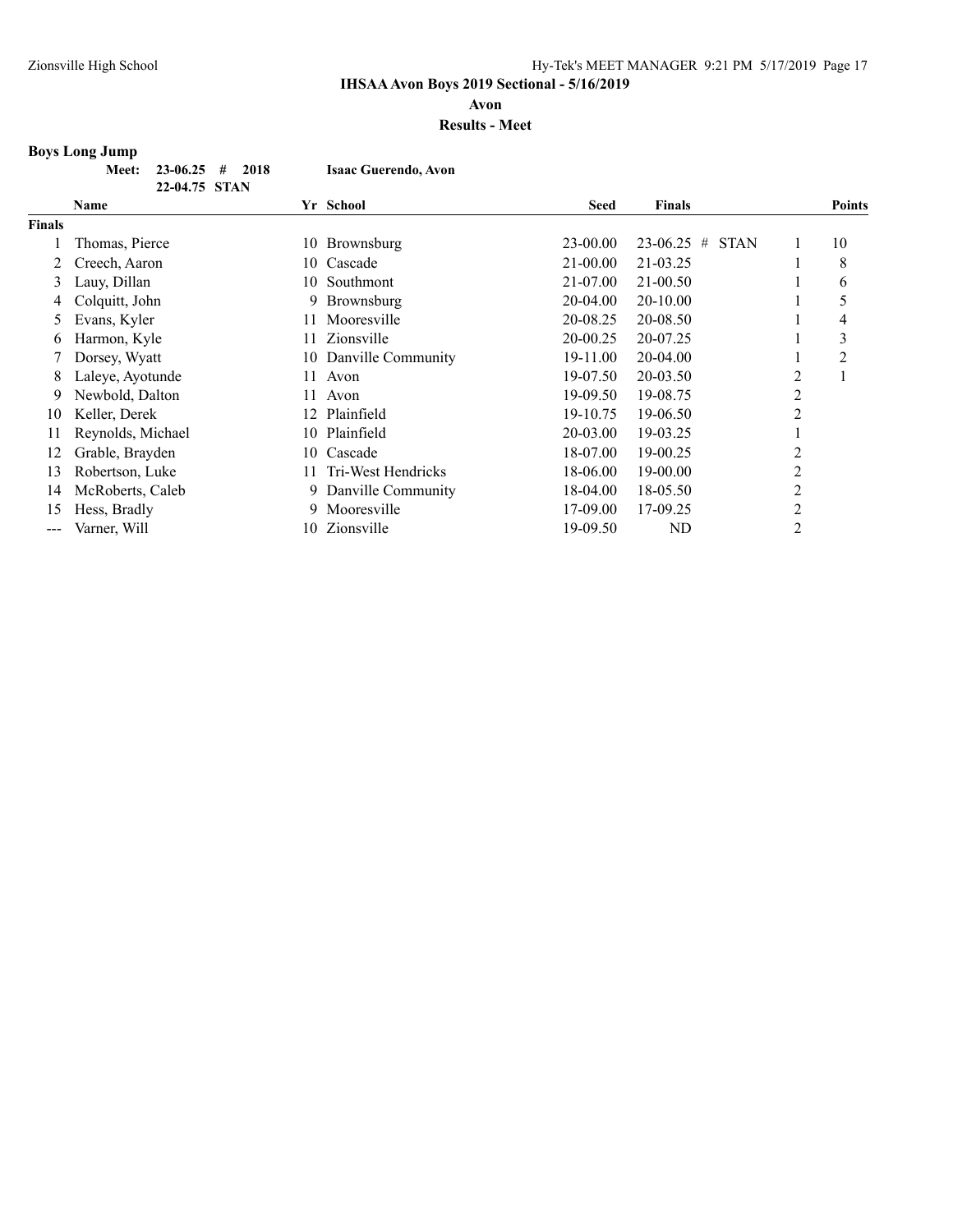**Avon**

#### **Results - Meet**

# **Boys Shot Put**

| Meet: $63-01.75$ # 2018 | <b>Grayson Zinn, Zionsville</b> |
|-------------------------|---------------------------------|
| 53-05.50 STAN           |                                 |

|               | <b>Name</b>         |     | Yr School          | <b>Seed</b>  | <b>Finals</b> |             |                | <b>Points</b>  |
|---------------|---------------------|-----|--------------------|--------------|---------------|-------------|----------------|----------------|
| <b>Finals</b> |                     |     |                    |              |               |             |                |                |
|               | James, Nathaniel    | 11  | Avon               | 59-05.50     | 56-09.00      | <b>STAN</b> | 3              | 10             |
|               | Tanona, Joe         | 9   | Zionsville         | 45-08.00     | 48-05.50      |             | 3              | 8              |
| 3             | Thomas, Reis        | 12  | Brownsburg         | 46-00.00     | 45-07.50      |             | 3              | 6              |
|               | Middlebrook, Dane   | 11  | Brownsburg         | 48-06.00     | 45-02.00      |             | 3              | 5              |
| 5             | Hartwig, Gus        | 11  | Zionsville         | 51-00.50     | $43 - 10.00$  |             | 3              | 4              |
| 6             | Blackwell, Brayton  | 11  | Plainfield         | 44-05.00     | 43-09.00      |             | 3              | 3              |
|               | Essex, Zion         | 12. | Southmont          | 42-07.00     | 43-03.00      |             | $\overline{2}$ | $\overline{2}$ |
| 8             | Finley, Zachary     | 10  | Mooresville        | 43-08.00     | 42-02.50      |             | 3              |                |
| 9             | Richards, Zachary   |     | 10 Mooresville     | 43-07.00     | $41 - 03.00$  |             | 2              |                |
| 10            | Phillips, Austin    |     | 10 Cascade         | 38-05.00     | 39-08.50      |             |                |                |
| 11            | Ponder, Dylan       | 10  | Plainfield         | 42-08.00     | 39-08.00      |             | 2              |                |
| 12            | Malicoat, Caleb     | 11  | Tri-West Hendricks | $43 - 04.00$ | 39-04.00      |             | 2              |                |
| 13            | Mason, Zane         | 11  | Southmont          | 37-10.00     | 39-00.00      |             |                |                |
| 14            | Yarnell, Jacob      | 12  | Danville Community | 42-05.50     | 38-10.00      |             | 2              |                |
| 15            | Knight, Foster      | 11. | Monrovia           | 41-01.00     | 38-07.50      |             |                |                |
| 16            | McLaughlin, Michael | 10  | Danville Community | 41-05.00     | 36-09.50      |             | 2              |                |
| 17            | Linson, Johnathan   | 10  | Tri-West Hendricks | 38-00.00     | 36-05.00      |             |                |                |
| 18            | Burnside, Nate      | 12  | Monrovia           | 39-06.00     | 35-01.50      |             |                |                |
| ---           | Sigler, Noah        | 11  | Avon               | 41-05.25     | ND            |             | 2              |                |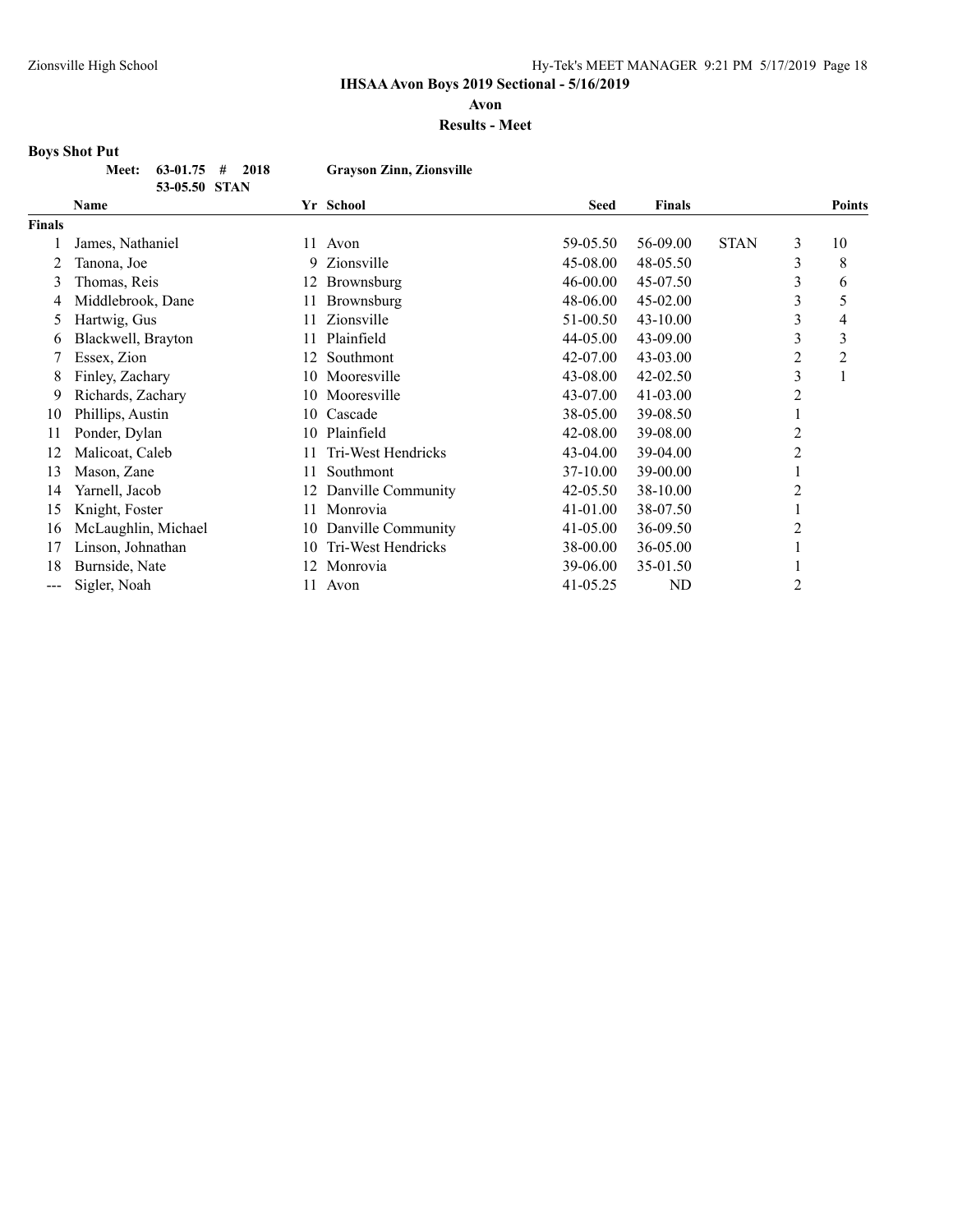**Avon**

**Results - Meet**

# **Boys Discus Throw**

|                   | 180-02<br>#<br>2014<br>Meet:<br>159-10 STAN |    | David Shall, Avon  |             |               |             |                |                |
|-------------------|---------------------------------------------|----|--------------------|-------------|---------------|-------------|----------------|----------------|
|                   | <b>Name</b>                                 |    | Yr School          | <b>Seed</b> | <b>Finals</b> |             |                | <b>Points</b>  |
| <b>Finals</b>     |                                             |    |                    |             |               |             |                |                |
|                   | Thomas, Reis                                | 12 | Brownsburg         | 175-01      | 160-01.00     | <b>STAN</b> | 3              | 10             |
|                   | Middlebrook, Dane                           | 11 | Brownsburg         | 170-00      | 148-08.00     |             | 3              | 8              |
| 3                 | Sibila, Zach                                | 11 | Zionsville         | 137-08      | 137-11.00     |             | 3              | 6              |
| 4                 | Ponder, Dylan                               | 10 | Plainfield         | 136-02      | 131-11.00     |             | 3              | 5              |
| $\mathcal{L}$     | DeCoursey, Bennett                          | 10 | Zionsville         | 147-05      | 131-01.00     |             | 3              | 4              |
| 6                 | Alstott-VanDeVanter, Jaelin                 | 10 | Mooresville        | 142-01      | 131-00.00     |             | 3              | 3              |
|                   | Beck, Elliot                                | 10 | Avon               | 127-00      | 126-02.00     |             | 2              | $\overline{2}$ |
| 8                 | Burnside, Nate                              | 12 | Monrovia           | 137-07      | 123-08.00     |             | 3              |                |
| 9                 | Yarnell, Jacob                              | 12 | Danville Community | 123-08      | 118-08.00     |             | $\overline{c}$ |                |
| 10                | Martin, Austin                              | 10 | Avon               | 113-00      | 116-02.00     |             | $\overline{c}$ |                |
| 11                | Bood, Brandon                               | 11 | Mooresville        | 132-03      | 115-11.00     |             | $\overline{c}$ |                |
| 12                | Blackwell, Brayton                          | 11 | Plainfield         | 127-00      | 115-04.00     |             | $\overline{2}$ |                |
| 13                | VanCleave, Jerrad                           | 12 | Southmont          | 109-09      | 108-10.00     |             |                |                |
| 14                | Adams, Wayne                                | 10 | Danville Community | 113-01      | 102-10.00     |             | 2              |                |
| 15                | Byers, Spencer                              | 11 | Cascade            | 105-00      | 98-04.00      |             | 1              |                |
| 16                | Freeman, Jamie                              | 11 | Southmont          | 111-01      | 96-11.00      |             | $\overline{c}$ |                |
| 17                | Potters, Braden                             | 9  | Cascade            | $90 - 00$   | 94-00.00      |             | 1              |                |
| 18                | Moore, Jackson                              | 11 | Tri-West Hendricks | 88-00       | 92-01.00      |             |                |                |
| 19                | Parker, Mario                               | 11 | Tri-West Hendricks | 92-09       | 83-00.00      |             | 1              |                |
| $\qquad \qquad -$ | Wray, Hunter                                | 10 | Monrovia           |             | <b>ND</b>     |             |                |                |
|                   |                                             |    |                    |             |               |             |                |                |